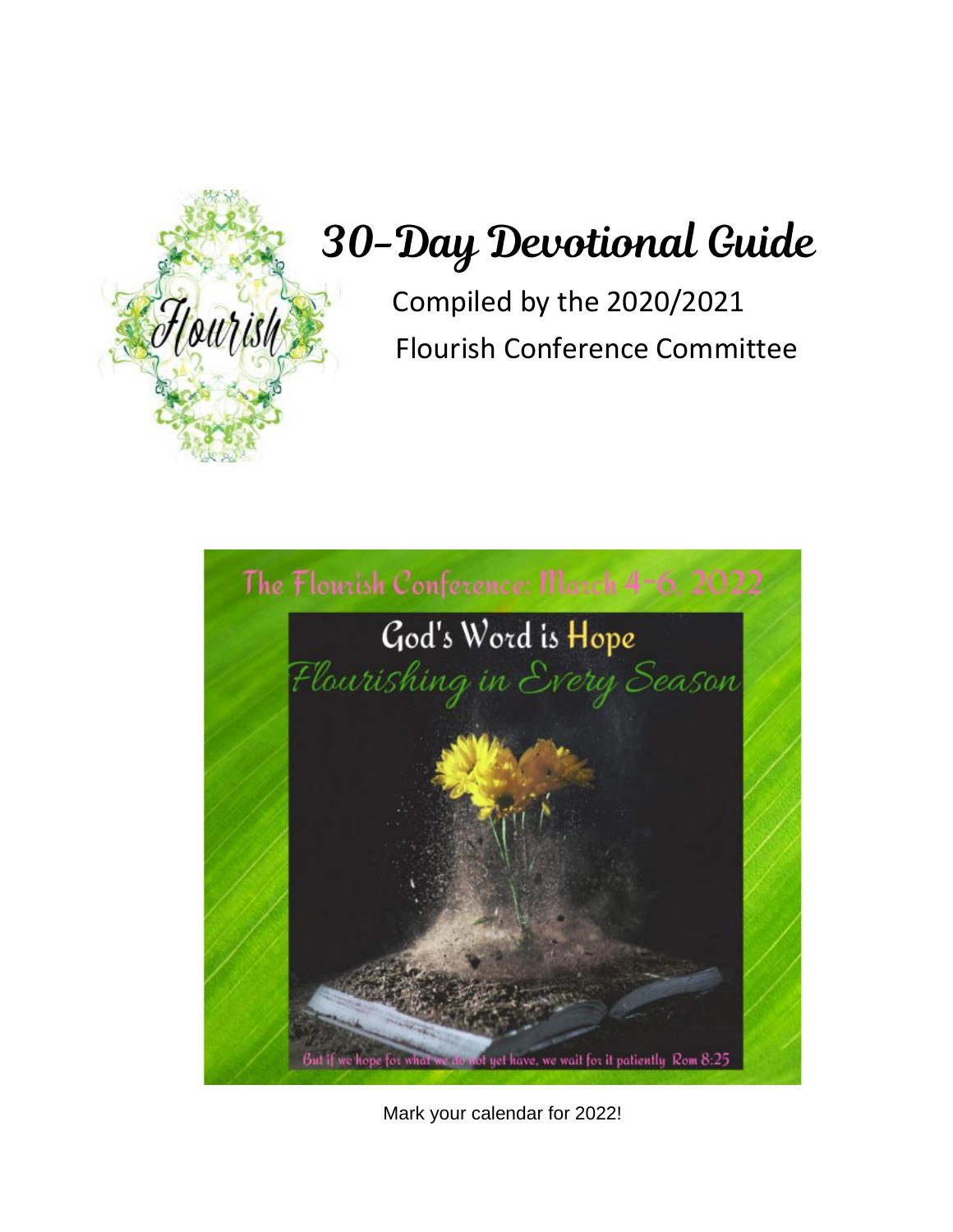## INTRODUCTION

On behalf of the Flourish Committee, we welcome you! We're elated that you would spend a portion of your day with us!

As many of you already know, the reason this 30-Day  $FLOURISH$  Devotional came into existence was due to the notorious COVID-19. In 2020, our world experienced the sweeping ramifications of a simultaneously deadly and mild virus. While our Women's Ministries of the CGGC (Churches of God, General Conference) Denomination was fortunate to have held our annual Flourish Conference in-person for the 2020 year, we were disappointed to announce the decision to postpone our scheduled 2021 Conference until the following year.

Despite this past year, God is still present with us, still loving His children, and still moving and working in the hearts & lives of people all over the globe. And He continued to speak to our Flourish Committee. As we prayed over this decision to postpone, we asked Him, "How can we still shine His light of hope and joy? Surely our great God is not limited by, much less surprised by, the events of the world in 2020 or any other year for that matter. Use us."

From those times of pouring out our hearts came the answer—create a Devotional for our ladies and anyone else who needs courage from the Lord. We've prayed over this labor of love and continue to pray for you, dear friends; many by name while others are prayed for by the Holy Spirit within us. Once you've completed these devotions, would you consider passing on the packet and/or sharing it with others on your social media sites? For our God is indeed a God of HOPE! Below are a few verses from the eighth chapter in the book of Hebrews. I encourage you to read the entire chapter to capture the depth and width of God's rich words of hope.

**[24F](https://biblehub.com/romans/8-24.htm)or in this hope we were saved; but hope that is seen is no hope at all. Who hopes for what he can already see? [25B](https://biblehub.com/romans/8-25.htm)ut if we hope for what we do not yet see, we wait for it patiently.**

**[28A](https://biblehub.com/romans/8-28.htm)nd we know that God works all things together for the good of those who love Him, who are called according to His purpose.**

**[31W](https://biblehub.com/romans/8-31.htm)hat then shall we say in response to these things? If God is for us, who can be against us?**

**[37N](https://biblehub.com/romans/8-37.htm)o, in all these things we are more than conquerors through Him who loved us. [38F](https://biblehub.com/romans/8-38.htm)or I am convinced that neither death nor life, neither angels nor principalities, neither the present nor the future, nor any powers, [39n](https://biblehub.com/romans/8-39.htm)either height nor depth, nor anything else in all creation, will be able to separate us from the love of God that is in Christ Jesus our Lord."**

#### Blessings!

Lynn Kaufman, Director of The Flourish Conference

The Flourish Committee:

Nancy Scott, Jamie Welsh, Kathy Foor, Jenn Rodriquez, Amy Wilt, Kelly DeVincent, Molly Weaver, Kathy Odegard

P.S. We can't wait to gather together once again in Findlay, OH for this annual women's weekend sponsored by the CGGC Women's Ministries!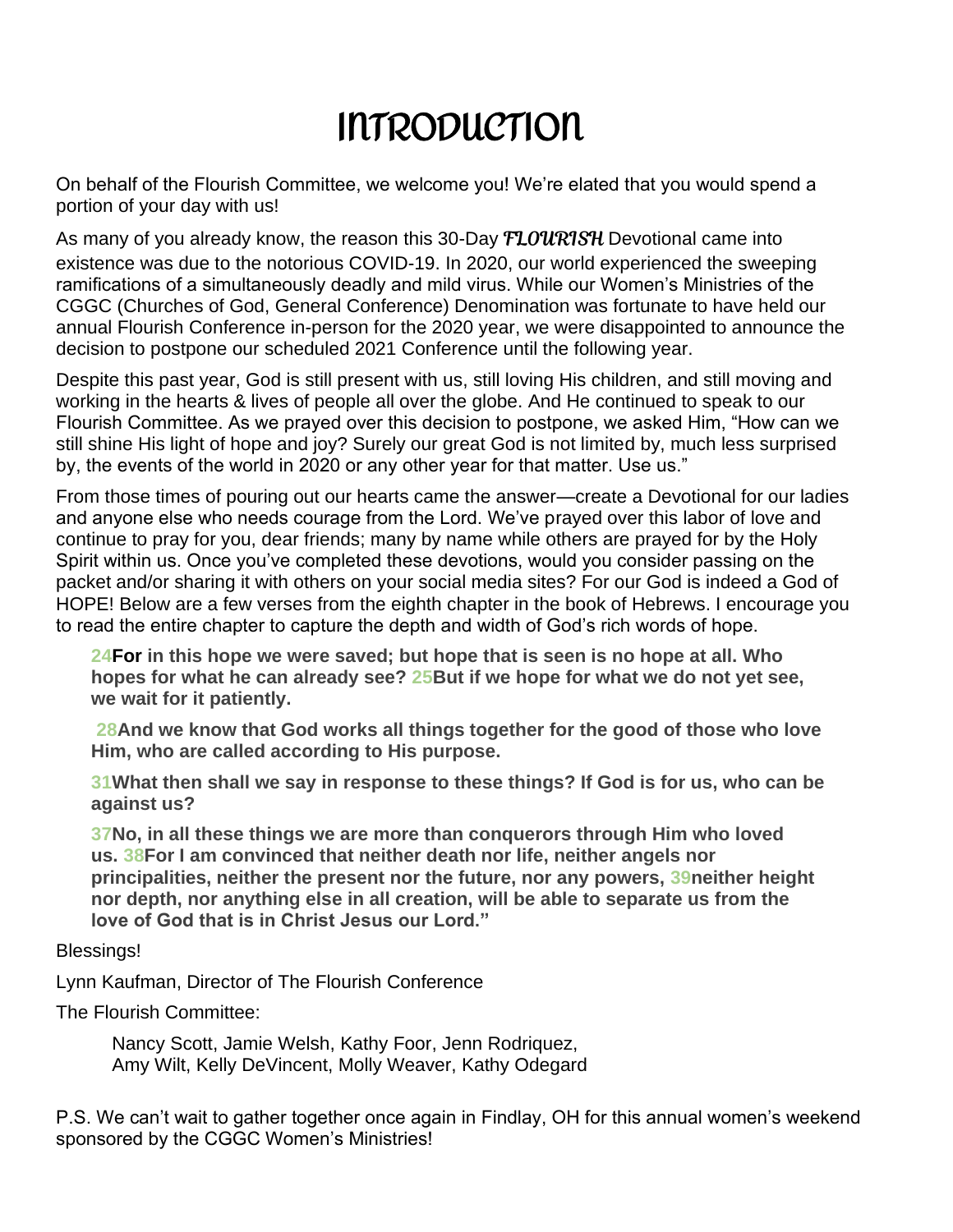## Leaders of Excellence

### *"Therefore be imitators of God, as beloved children."*

 $\sim$ Ephesians 5:1 (NAS) $\sim$ 

Do you consider yourself a leader? Most people don't. And yet, when asked if they view us as a leader, family members or friends quickly answer with an enthusiastic "Yes!" How is it possible to have these two opposing viewpoints?

Crack open any dictionary, and you'll find similar definitions to this, "One who leads or guides. One who is in charge or command of others." Examples of a leader might include a policeman, a teacher, or a manager. Yet, being a leader does not require that you have a title. Many leaders influence others without a title in front of their name. Surprisingly, some leaders don't officially supervise anyone, and yet, they have tremendous influence. I find that synonyms for words can provide us with a fuller comprehension of that word. In this instance, "to influence" also refers to having leverage, making an impact, or inspiring.

So how does this help us in determining what a leader is? We usually focus on who's following us. But being a leader might even be more about who we are following—who we are modeling ourselves after—than who follows us. While this is contrary to the current social media culture's way of life, it rings true for those who follow Jesus Christ.

### **A Definition of Biblical Leadership**

I recently discovered Mike Ayer's book, *[Power to Lead: Five Essentials for the Practice of Biblical](https://smile.amazon.com/Power-Lead-Essentials-Practice-Leadership/dp/069248972X/ref=sr_1_2?ie=UTF8&qid=1469211803&sr=8-2&keywords=power+to+lead)  [Leadership](https://smile.amazon.com/Power-Lead-Essentials-Practice-Leadership/dp/069248972X/ref=sr_1_2?ie=UTF8&qid=1469211803&sr=8-2&keywords=power+to+lead)*. The following is an excerpt from it and concisely captures the heart of a biblical leader:

*"Biblical leadership is distinctly different from that described and defined by the world. The distinctions above help Christian leaders understand the unique way the Bible describes one person's influence upon another, the motivation behind that influence, the eventual outcome of that influence, and the source of power to guide and sustain that influence. This is biblical leadership!"*

Mike describes a biblical leader as a person of **character** and **competence** who influences a **community** of people to achieve a God-honoring **calling** through the power of **Christ**. At the heart of leadership are two core foundational ingredients: **character** and **competency**. Character refers to our integrity, motive, and intent=trustworthiness. Competence refers to our capabilities, skills, and knowledge=respect.

Ideally, both are essential in leaders. But, if I ever have to choose between the two, I'd vote for character over competency. Why? Because the skills needed for competency can be taught and studied. But character is the heart of who we are deep in our core. It's the values and ethics we live by in public and in private when no one else can see but our Heavenly Father.

How do you think God views your character these days? Maybe you need a tune-up or perhaps a complete overhaul. In whatever condition you find your character, daily return to the One who created you and let Him restore your heart.

By being more concerned about who YOU are following and modeling your life after, you'll discover you have a life worth emulating. And, it will be for the *right* reasons—to point them to the One who can rescue, restore, and renew their hearts and help them become one of His beloved children, people of character as well as competency.

Author: Lynn Kaufman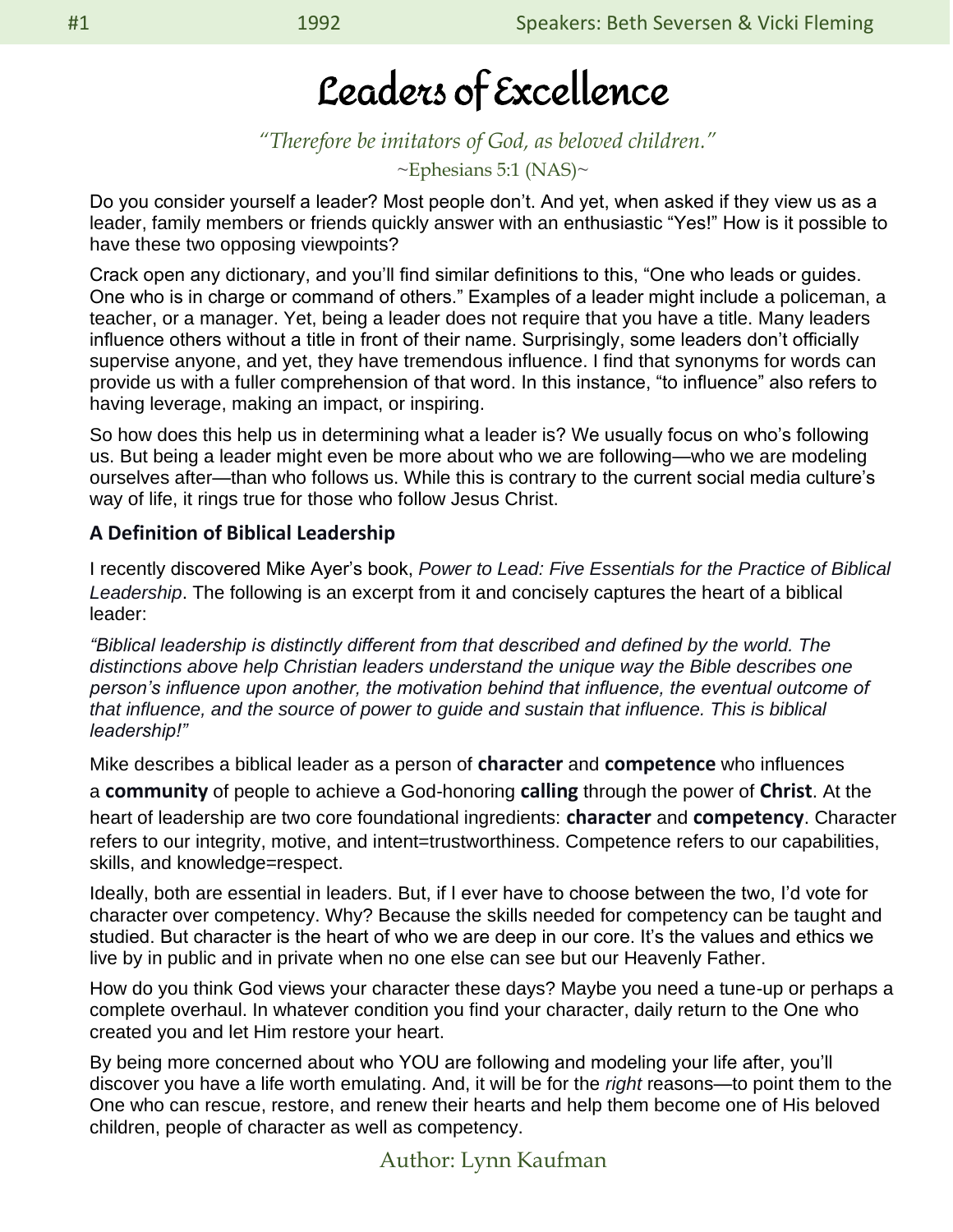*"Be anxious for nothing, but in everything by prayer and supplication, with thanksgiving, let your requests be made known to God; and the peace of God, which surpasses all understanding, will guard your hearts and minds through Christ Jesus."*

 $\sim$ Philippians 4:6-7 (NKJV) $\sim$ 

Have you ever felt like you are struggling to keep your head above water? As a mother of 6 active kiddos and wife to a pastor, I can relate to that statement more than I'd like to admit. The constant: laundry, dishes, messes, chauffeuring children to and from sports, homeschooling, and church duties some days have me just trying to survive. OK, let's be honest, *most days*, I'm just trying to survive. We all are in different seasons of life, but I know that we can all relate to the feeling of being stressed, overwhelmed, and unbalanced.

The Bible gives us hope by telling us that we can lay all of these stresses, worries, and burdens at the feet of Jesus because He cares for us (1 Peter 5:7). I don't know about you, but that has to be one of the best feelings—knowing that I can lay it all at the feet of Jesus because He cares for me. He cares about lil ol' me...mind blown! And He cares about you!

So how do I go about releasing these burdens to Jesus, you might be asking? That is a great question. The Bible tells us exactly how to attain freedom from our burdens. It says to let your request be known to God by prayer and supplication, and in doing so, God will give you peace, a peace that passes all understanding. What a relief it is that we don't have to fret over these burdens anymore, and we can go on praising Jesus for our answered prayers.

*Lord, help us to lay down whatever worries, stresses, or burdens we may have. Help us to leave those burdens there and not try to pick them back up. Jesus, we thank you for your peace, the peace that you have everything under control so we don't need to worry about it, and we praise you for answered prayer.* 

### Thoughts to meditate on:

- 1. What burdens have I been carrying around that I need to lay at the feet of Jesus?
- 2. Have I resisted the urge to pick them back up and carry them again?

Author: Kathy Odegard

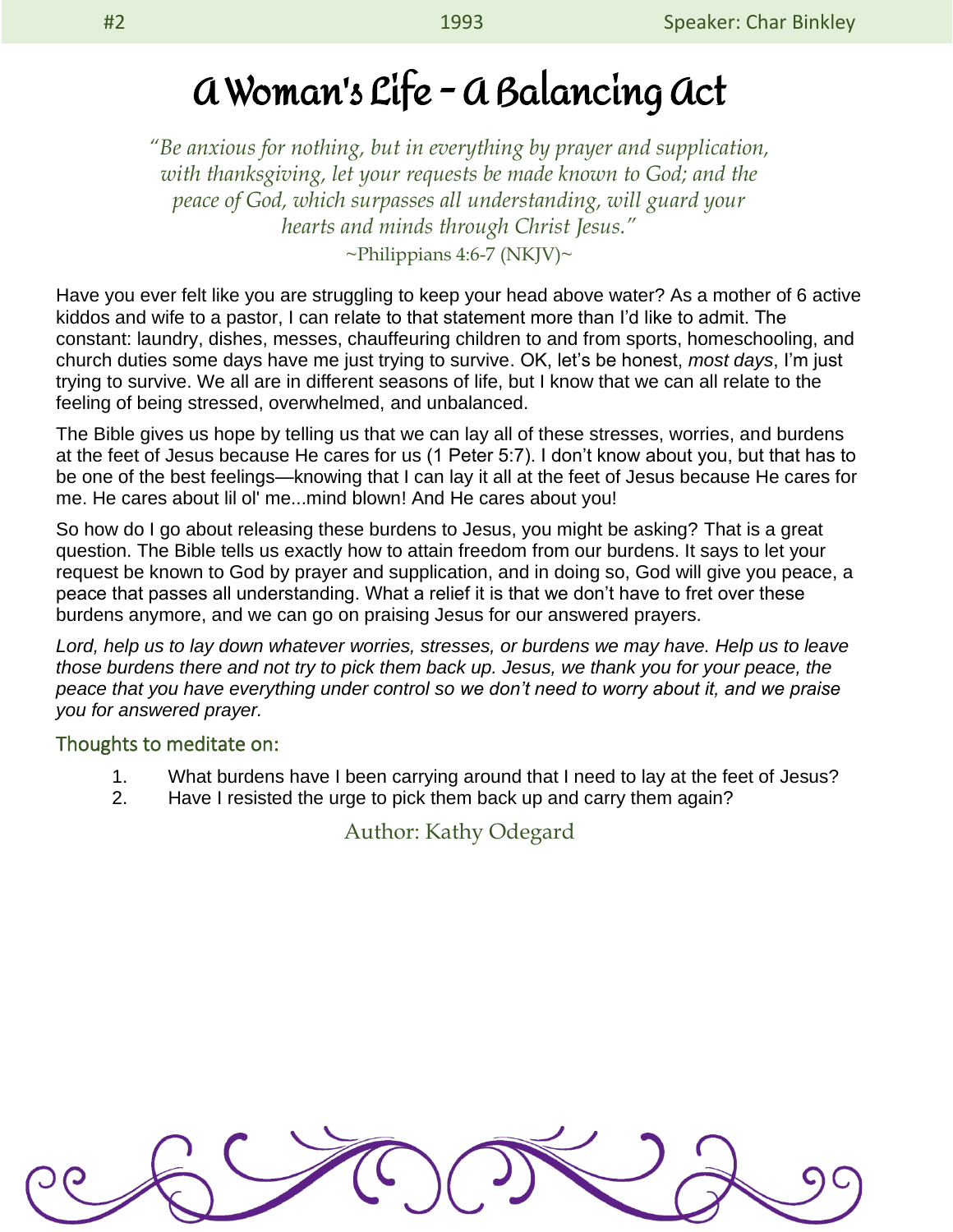## Round-Up for God's Glory

*"And Jesus came and said to them, 'All authority in heaven and on earth has been given to me. Go therefore and make disciples of all nations, baptizing them in the name of the Father and of the Son and of the Holy Spirit, teaching them to observe all that I have commanded you. And behold, I am with you always, to the end of the age.'"*

 $~\sim$ Matthew 28:18-20 (ESV) $\sim$ 

I lived in Montana for about 10 years in my 20s and early 30s. Every fall, the ranchers would go out on either their ATVs or on horseback—which I always thought was the coolest way—and round up their cattle for winter. We are talking about thousands of acres of land they would need to cover to make sure they gathered all their livestock. Winters in Montana are brutal with bitter cold (-40 and -50) and snow. Cattle can't survive on their own all winter long. Snow would soon cover their food, and their water sources would be frozen solid. The rancher had to move them to where he could tend to them and make sure they had what they needed. There is no way that the rancher can do this by himself, so he would employ family, friends, and hired hands to help him get the job done. Each helper had a specific job to do to safely move the cattle to where the rancher can take care of them.

I can't help but compare that to the life of the church. We, as Christians, are called to go out into all the world and make disciples, teaching them to follow Christ. Essentially, we need to go "round-up" people and bring them to Christ, where they can be fed and watered. Jesus was talking about this when he gave the great commission in Matthew Chapter 28. Every Christian needs to do their part in bringing people to Christ, but this is something we can't do alone; we need others to help us, just like the rancher needs others to help move his cattle. We need a group of like-minded people with everyone doing what they have been called to do to build the Kingdom of God. We need to be outwardly focused, and so do our churches.

*Lord, give us a heart to round up the lost. Help us to see who we can show the love of Christ to and give us the courage to share you with them. I pray that you give them a softened heart and open ears to hear what you want them to hear.*

#### Thoughts to meditate on:

- 1. Am I doing my part to "round -up" people for Christ?
- 2. How can I use my calling or my talents to help my church "round-up" others for Christ?

### Author: Kathy Odegard

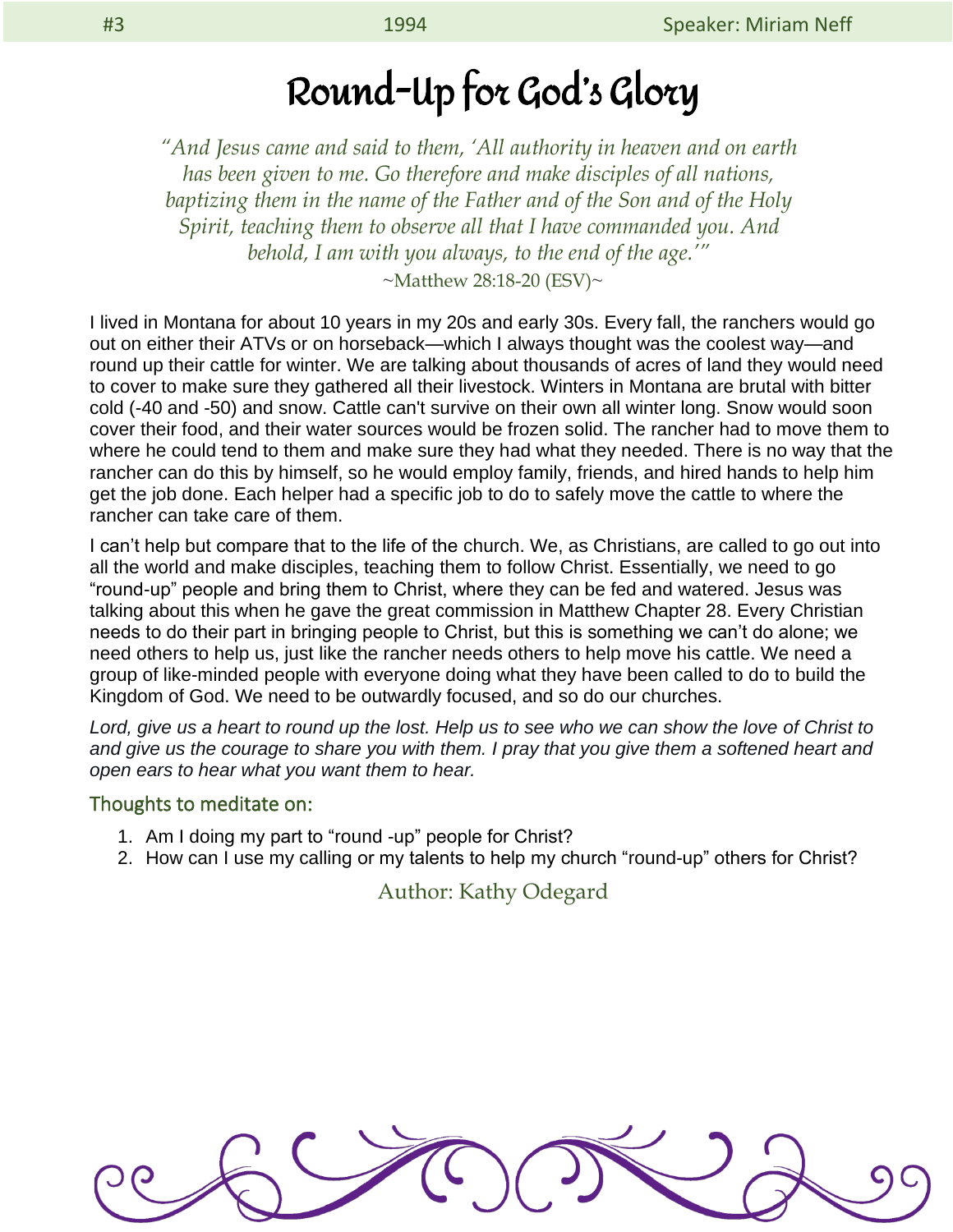### Secrets of the Victorious Christian Woman

### *"No, in all these things we are more than conquerors through him who loved us."*   $\sim$ Romans 8:37 (NIV) $\sim$

We are told that no one can be against us when God is on our side. Paul says that we are "more than conquerors" because of God's love for us. The word used there in the original Greek means to more than triumph over something. Not only that, it is a rare intensive verb form to show even more emphasis. The English language just does not do justice to how much we triumph over our troubles through God's love and power in our lives.

This thought of being "more than" alludes to Christ's sacrifice on the Cross. Our words and imaginations do not do this justice. Because God's love and power are so amazing, we overcome so much we do not even realize, let alone understand.

Being a victorious Christian woman is an amazing part of who we are as women. God's moving mountains and molehills for us; nothing coming against us could ever stand. God is a powerful presence, and His love is engulfing our essence, our spirit, our body—and we are guarded, held close, and reinforced in everything we do. Fear not, dear Sister in Christ; He holds us firmly and gently in His hands and helps us be victorious over all our obstacles.

We can celebrate the security and hope we have in Christ because of what God has done for us and because of the complete certainty of His love for us. What are you doing in your life to celebrate that and live it out every day?

Author: Molly Weaver, Flourish Intern, Winebrenner Theological Seminary

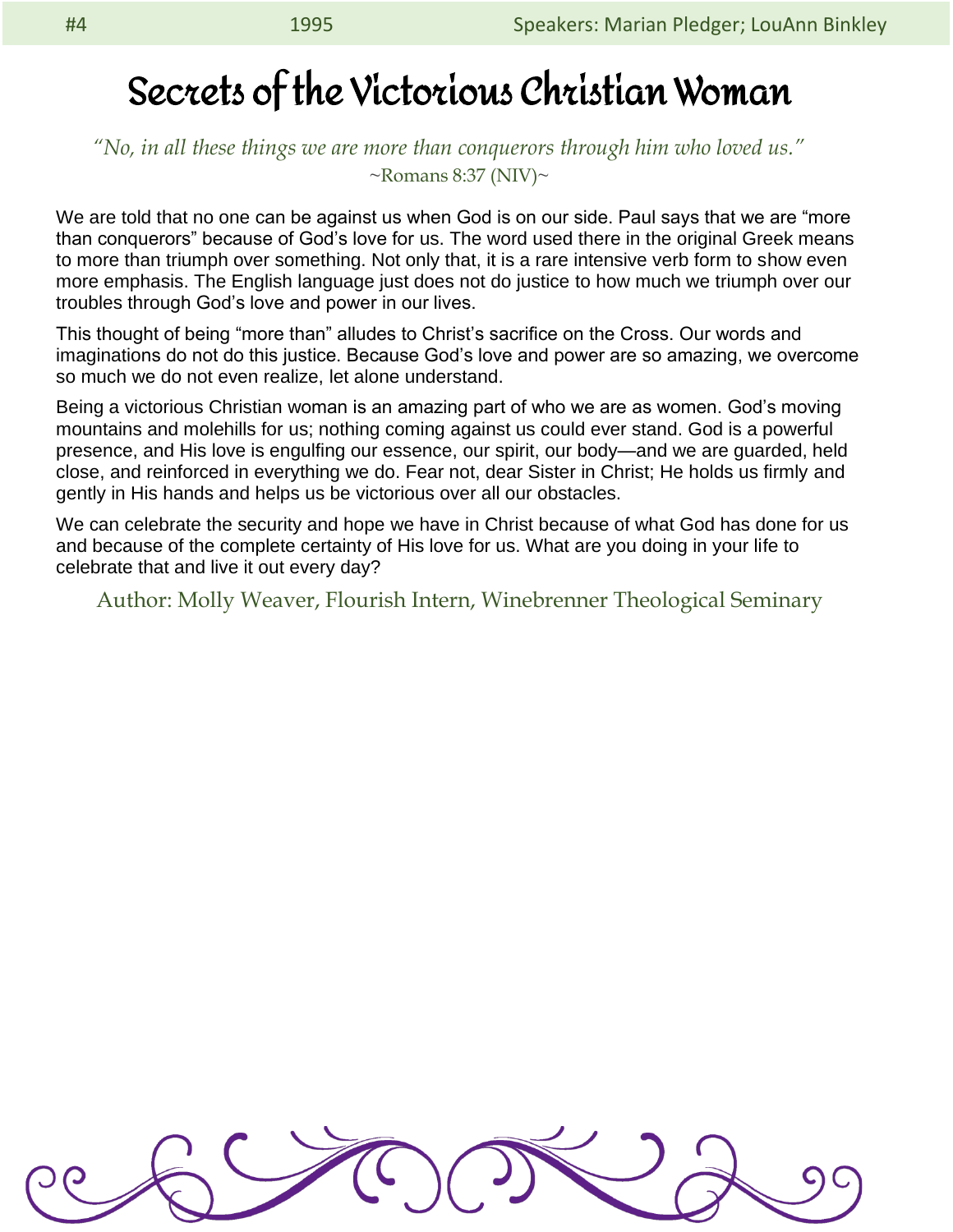### Bon Voyage

*"The Lord will guide you always; he will satisfy your needs in a sun-scorched land and will strength to your bone; and you will be like a watered garden, And like a spring of water whose waters do not fail."*

 $\sim$ Isaiah 58:11 (NIV) $\sim$ 

Single, married, or widow—no matter your season of life—you are on a journey with God. Our scripture today promises that the Lord as your Captain will continually guide you in the way you should go and teach you all things through the Holy Spirit. God will guide you in All things, in All ways, through All places, and throughout All circumstances of life.

Let's begin each day as if we are heading on a great adventure. Bon Voyage is used to express good wishes to someone about to go on a journey. With God as our captain, each day is a journey. Let us daily ask God to help us as we love Him, love people, and do something about it.

Let this be our prayer. *God, please help me to go where you want me to go, do what you want me to do, and be who you want me to be as I try to please you on this day of my journey.*

Bon Voyage. Payers and blessings to you!

Author: Sharon Ulrich

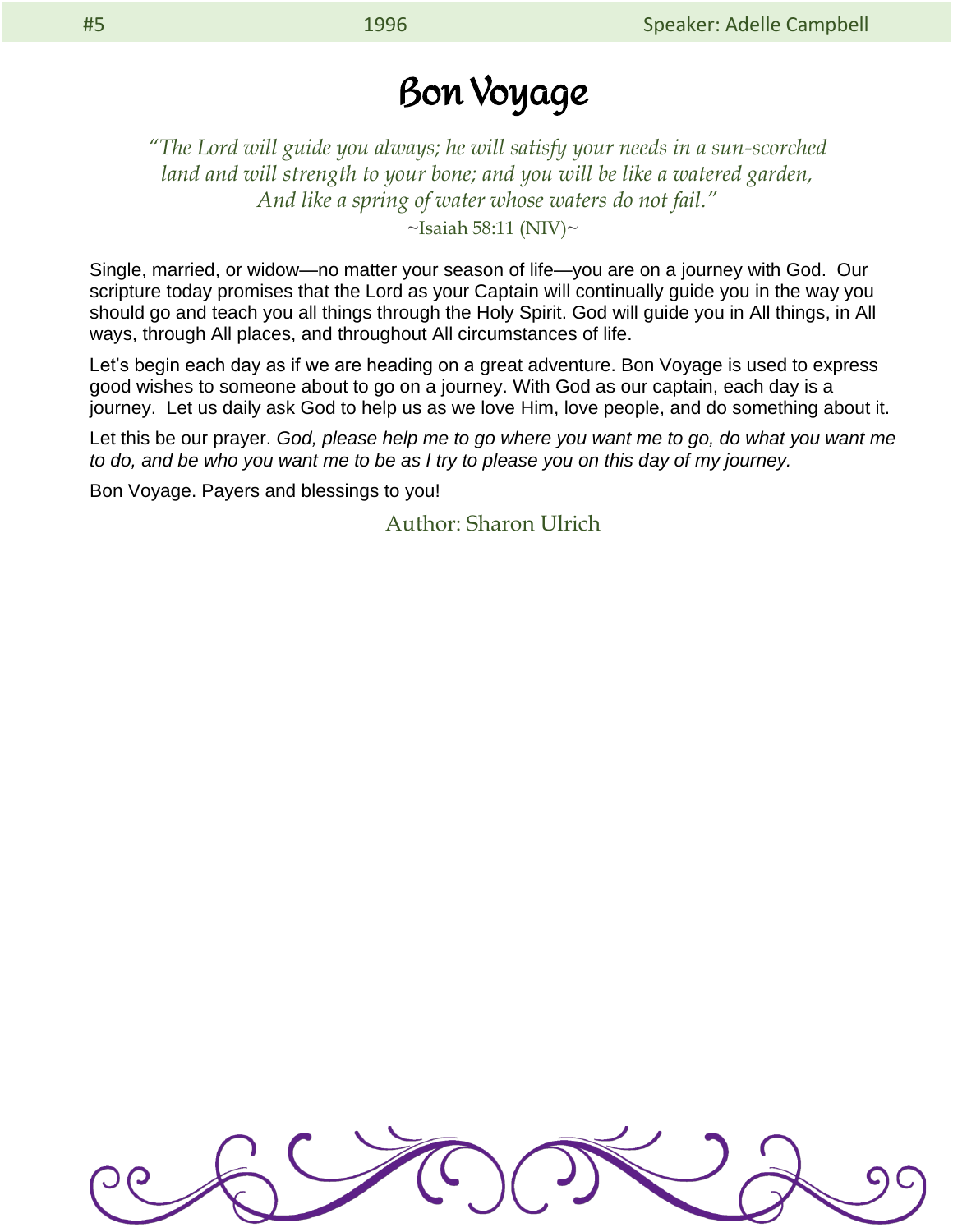"If anyone destroys God's temple, God will destroy that person; for God's temple is sacred, and you together are that temple."  $\sim$ 1 Corinthians 3:17 (NIV)  $\sim$ 

Quarreling and jealousy are damaging to God's holy temple, which is the body of believers. Those who try to stand against God will not stand—He will take them down. "You together are that temple." Sisters-in-Christ, we are part of the temple—the body of believers, the one Church.

Paul tells us in Corinthians that we are all members of one body, and that body is made up of many parts. Every single part is important; not one part is unimportant. Just as we are all important, we all need to work together because a body cannot function if its parts are not in unison. We know how hard it is to walk after we stub our toe on something. It is the same in the spiritual body of Christ. If one part is hurt in any way, it does not function well.

While we are all human and have feelings that can be hurt and grudges held, we must recognize those feelings and attitudes, and work to not hold an account of the wrongs. When we accepted Christ, our lives were wiped clean. He holds no record of the wrongs we do, so why do we? We should not be doing this. We should be loving, caring, and working together to uplift each other for God's glory.

The partisanship that comes from quarreling and jealousy can only be damaging and unworthy of something holy. As part of the body of Christ, we are called to work together. How can we bring harmony and appreciation into the tension that can take over? How can a small ripple affect the larger body of Christ?

Author: Molly Weaver, Flourish Intern, Winebrenner Theological Seminary

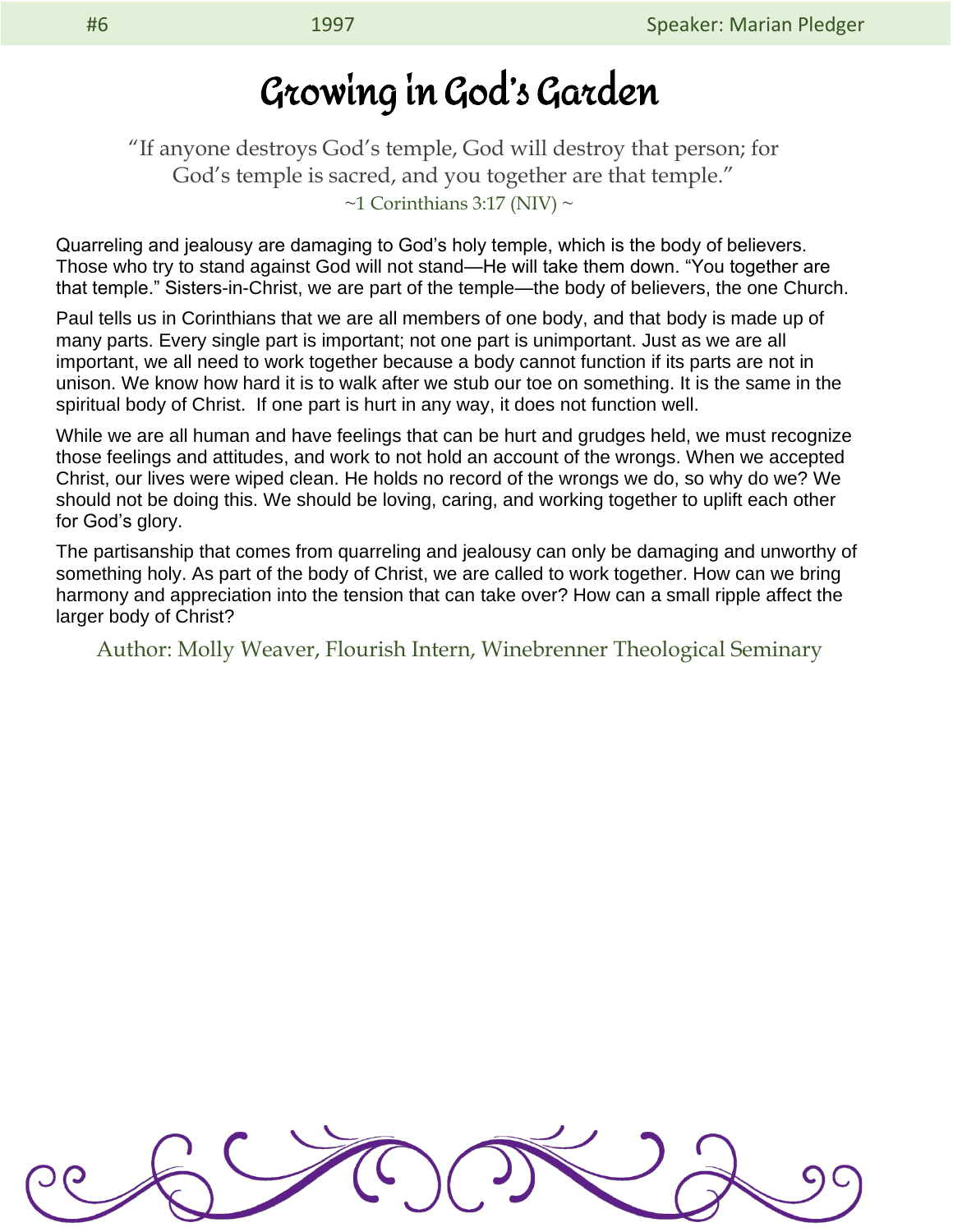### We are Sisters

### *"A friend loves at all times and a brother is born for a time of adversity."*  $\sim$ Proverbs 17:17(NIV) $\sim$

In the Old Testament, we see an emphasis on family and friendships. In the New Testament, we see that connection is even deeper—we are part of the same body. Our faith makes us sisters of Christ, heirs to the Kingdom of God.

Having a couple of close friends is so important, but having some who are sisters, family—those relationships will get you through times of adversity. Having a few close friends or sisters is important. It is easier to build those few close relationships than to have several surface acquaintance friendships.

We see this type of friendship with David and Jonathan. They were best friends, brothers even, although Jonathan's father, King Saul, tried to murder David. Their friendship was stronger and deeper than a death threat. That is the type of relationship we are talking about, one that the bond is stronger than anything, one that can withstand any test that arises.

#### Thoughts to meditate on:

- 1. Who are your sisters? Who are your acquaintances?
- 2. What relationships are healthy, beneficial, and life-giving?
- 3. Do you have any that are not meeting this view of friendship and sisterhood?
- 4. What can you do to have a couple of close friendships with sisters-in-Christ who can stand with you in adversity, and love always?

Author: Molly Weaver, Flourish Intern, Winebrenner Theological Seminary

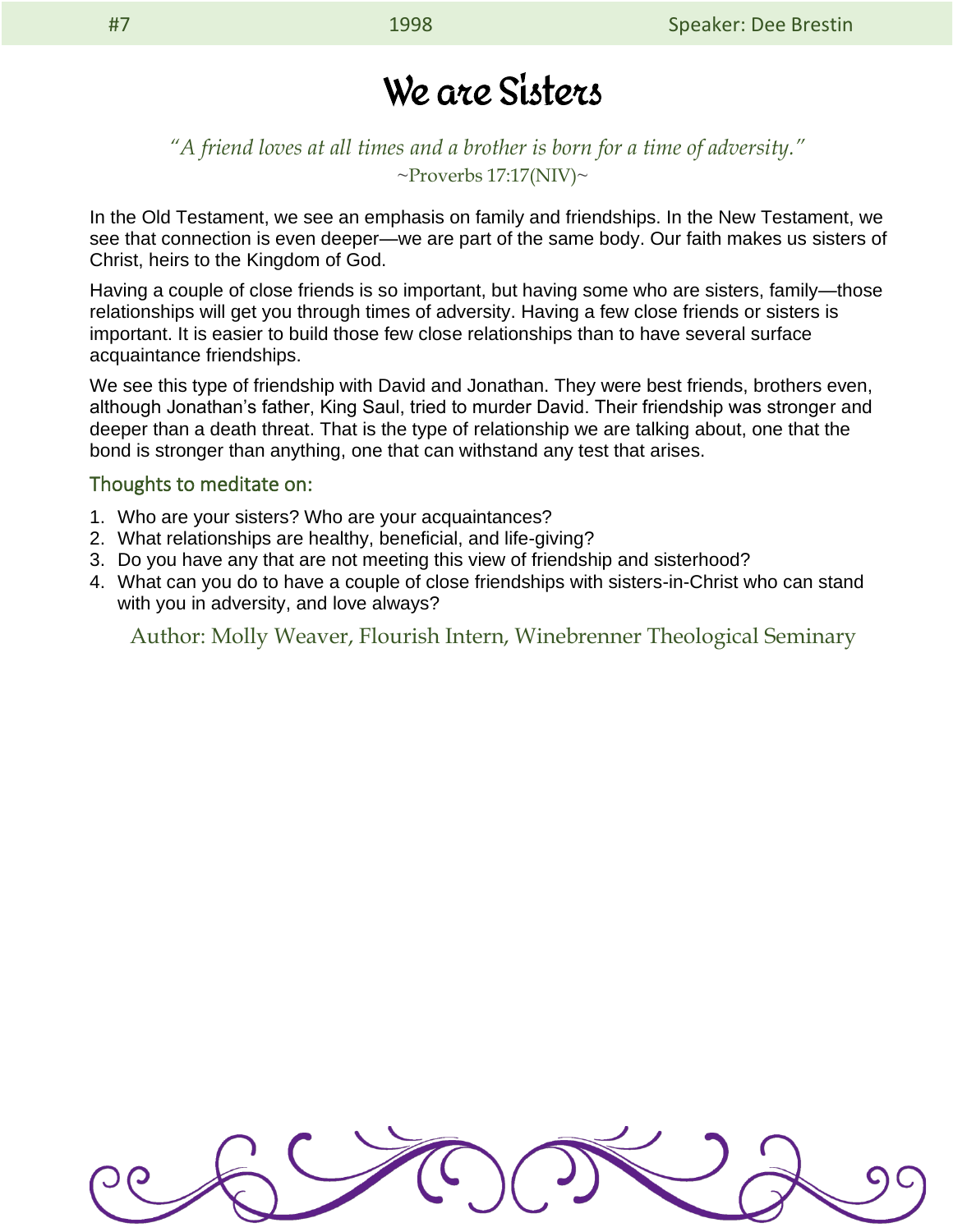## Symphony of Joy

*"Though you have not seen Him, you love Him; and even though you do not see Him now, you believe in Him and are filled with an inexpressible and glorious joy."*  $~1$  Peter 1:8 (NIV) $~$ 

Joy can be found everywhere. We can trace the source of our joy to our relationship with Christ. In times of doubt and concern, we can always find joy if we look for it. I am not talking about being a "Pollyanna" who never acknowledges the trials of life and sees the good and the joy in everything.

"Pollyanna" is the name of the main character in a movie of the same (1960, starring Hayley Mills) and is based on a 1931 novel by Eleanor H. Porter. Pollyanna, a very pragmatic young lady, believes life's most difficult problems can be overcome with a positive attitude. Ultimately, this outlook focuses on the positive and does not consider the difficulty that one faces. I support the idea that we can find something that is positive, regardless of the situation. Yes, there are situations where it will be extremely difficult to find a positive, but there are glimpses of God and His providence in everything.

We are still seeing the effects of COVID-19. While our lives may have stopped and 2020 may have been chaos, there were many positive aspects. We learned more about our families, new ways to care for our neighbors, and new ways to worship our Lord. In looking at this past year, for me, finding joy and living in the joy of Christ made the shutdown bearable. What was something good that happened each day, weekly, or even moment-by-moment? Many times, finding the joy, the positive, even something that is slightly better than "tolerable" is all that is needed. We see moments captured that are funny—taking a picture and catching someone in a sneeze or blinking—and it makes the image silly enough for that moment to turn something hard into something a little easier to handle. A well-timed joke or a penny on the ground can be God giving a little joy in our lives when we need it the most, a "silver lining" in the darkness.

#### Thoughts to meditate on:

- 1. Do you look for the joy in the hard times and the chaos?
- 2. Where do you find joy?
- 3. Where is Jesus in that joy?
- 4. How are you living in a symphony of joy?

Molly Weaver, Flourish Intern, Winebrenner Theological Seminary

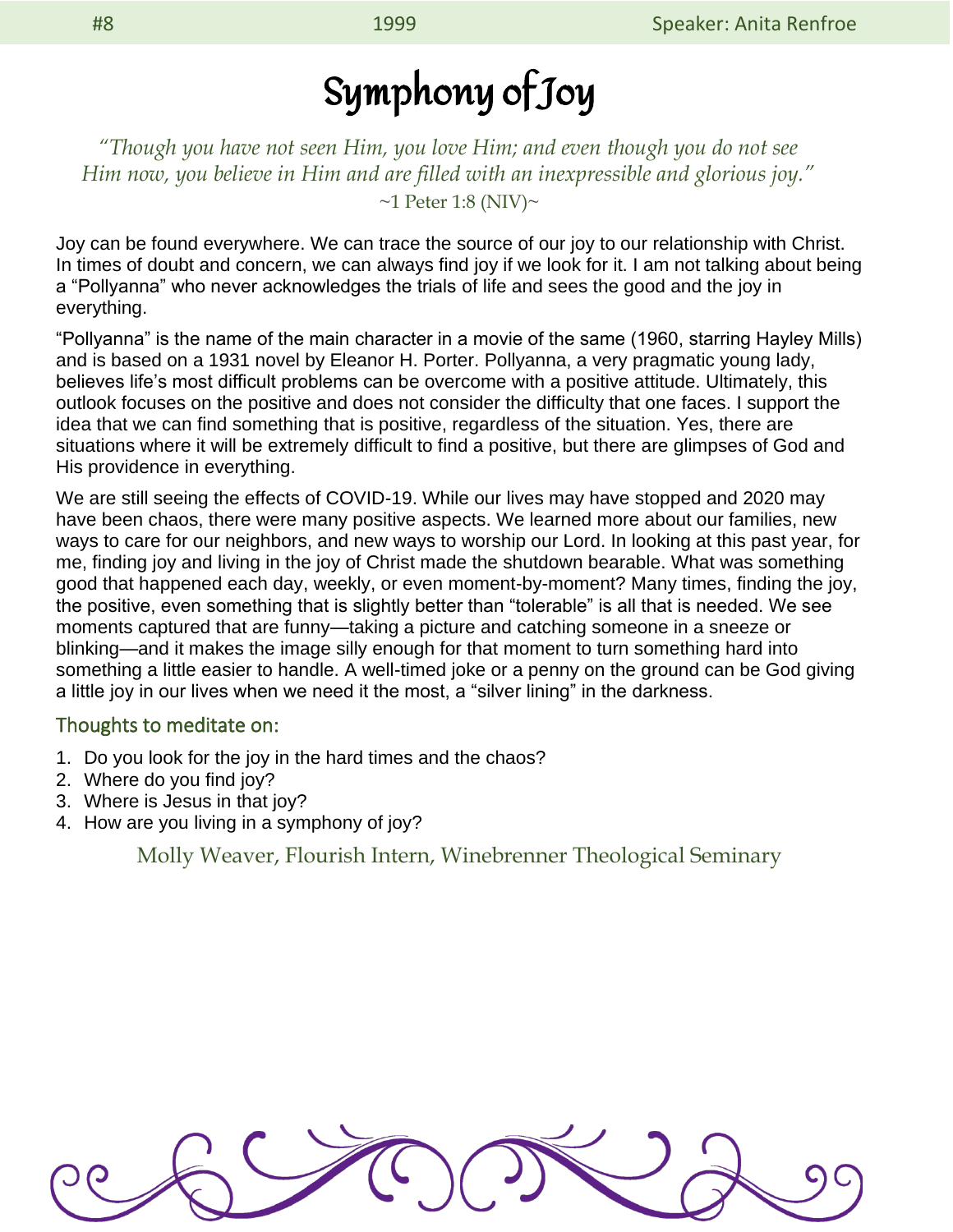## Ewe-niquely Ewe in Jesus

### *"My sheep listen to my voice; I know them, and they follow me."*  $\sim$ John 10:27 (NIV) $\sim$

Many times, the Bible compares us to sheep. You might not think this is very flattering since sheep are known to be pretty foolish, fairly helpless, and can get pretty smelly—but at least they are kind of cute and fluffy. In this scripture passage, as Jesus is interacting with Jewish religious leaders, he lays out a good test to know if you are one of his sheep:

#### **His sheep listen to his voice.**

Sheep recognize the voice of their shepherd, listening intently for it among the noise. Sheep also know when they hear a voice that is not their shepherd's voice—and they run away from it!

#### **He knows his sheep.**

A shepherd knows his sheep. He knows they belong to him. Our Shepherd knows us even better than we know ourselves.

#### **His sheep follow him**.

Shepherds lead their sheep; they don't drive them. Shepherds go on ahead and show the way, and because the sheep know who their shepherd is, the sheep respond to this relationship by being willing to follow their shepherd.

Living "ewe-niquely ewe" in Jesus means knowing both who you are and whose you are. Ephesians 2:10 says, "For we are God's handiwork, created in Christ Jesus to do good works, which God prepared in advance for us to do." God has "eweniquely" created each of his sheep and has ordained "ewenique" things for each sheep to accomplish.

Trust the Shepherd, and obey his leading. Rest in the truth that He knows you, and you belong to Him.

Lord, help me to hear and follow Your voice. I praise You for knowing me and creating me.

### Thoughts to meditate on:

- 1. Examine your life for any voices that are not from your Shepherd- and run away!
- 2. What do you need to surrender to be able to trust the Shepherd's voice and be willing to go where He leads?

Author: Amy Wilt

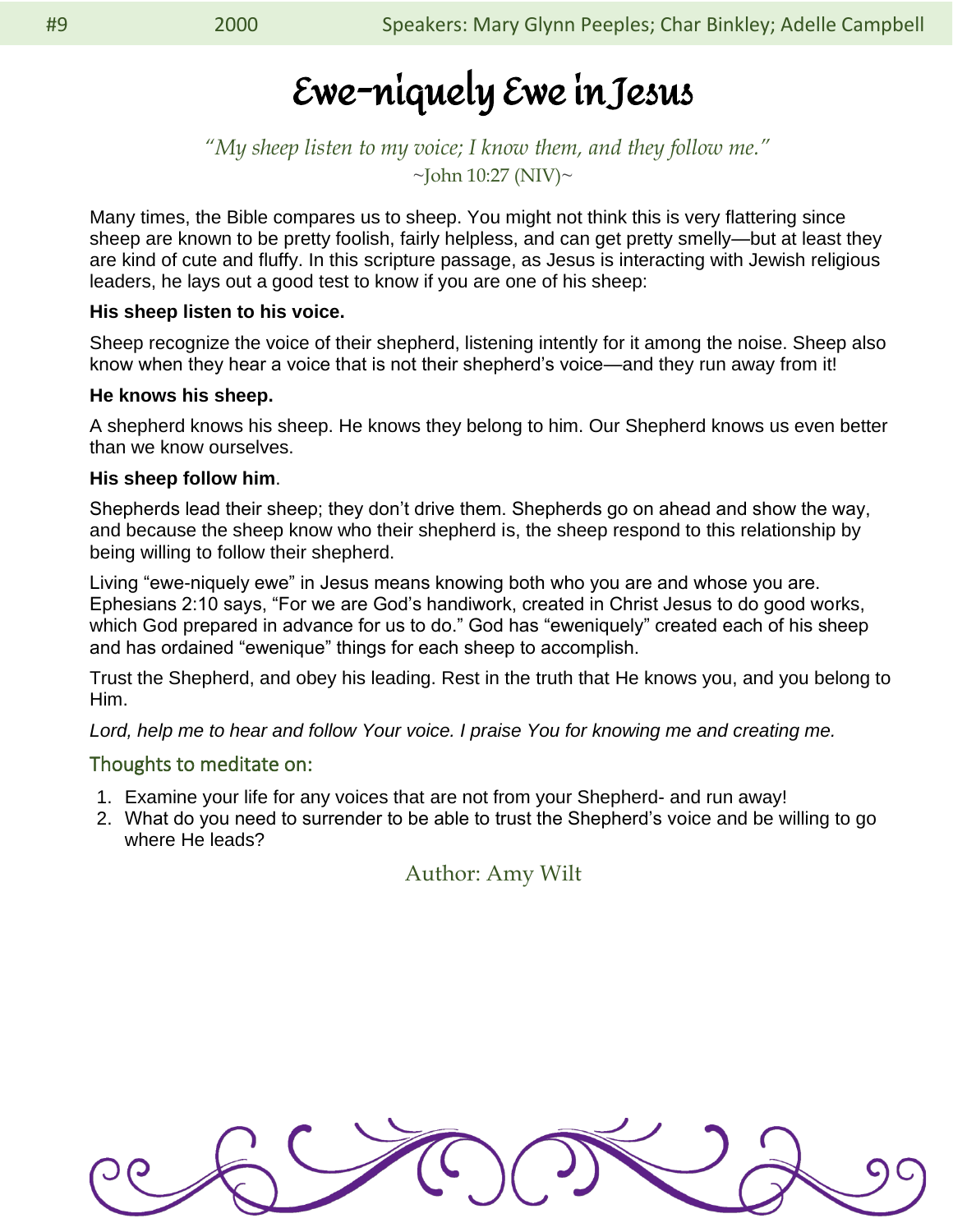### It's a Party

*"And bring the fattened calf and kill it, and let us eat and celebrate. For this my son was dead, and is alive again; he was lost, and is found.' And they began to celebrate."*   $\nu$ Luke 15:23-24 (ESV) $\nu$ 

Many simply refer to it as the "Prodigal Son"—the story of a Father's youngest son that demands his share of his father's inheritance *now*. He receives it and turns his back on his father and his family. This son had everything—a loving father, a good family, a nice home, riches, and an even wealthier future inheritance—but he turned his back on all of it to satisfy his selfish, earthly pleasures now. He quickly uses it all up and decides to return home, figuring he'll beg to be hired as a servant. Instead, his father welcomes him home and throws a party in his honor, much to the chagrin of the oldest son.

That is one of three similar parables found in the fifteenth chapter of Luke. All three tell the tale of something that's been lost and then found, of a sinner who repents and turns back to God. Make no mistake about it—in each instance, the heavens indeed "PARTY!" and rejoice greatly for every convicted sinner that repents and returns home.

Which son do you resonate with—the youngest or the oldest son? Did you ever consider that both sons are prodigals? We often see this more easily in the younger son, but the oldest son was as well because he believed that by staying home and working, he had earned his inheritance (eternity in heaven).

Both were wrong about how to obtain their father's favor. Are we also confused? Do you see that each of us are also prodigal sons? Do we assume we deserve God's grace and a place at His feet forever? Have we thought ourselves to be more deserving, to be egotistical and arrogant? "Search my heart, oh God, and know my heart…" (Psalms 139:23)

Come home to your forever Father. Let His Word wash you clean every day so that you not only have the knowledge of God, but you have a relationship with Him and are known by Him.

Author: Lynn Kaufman

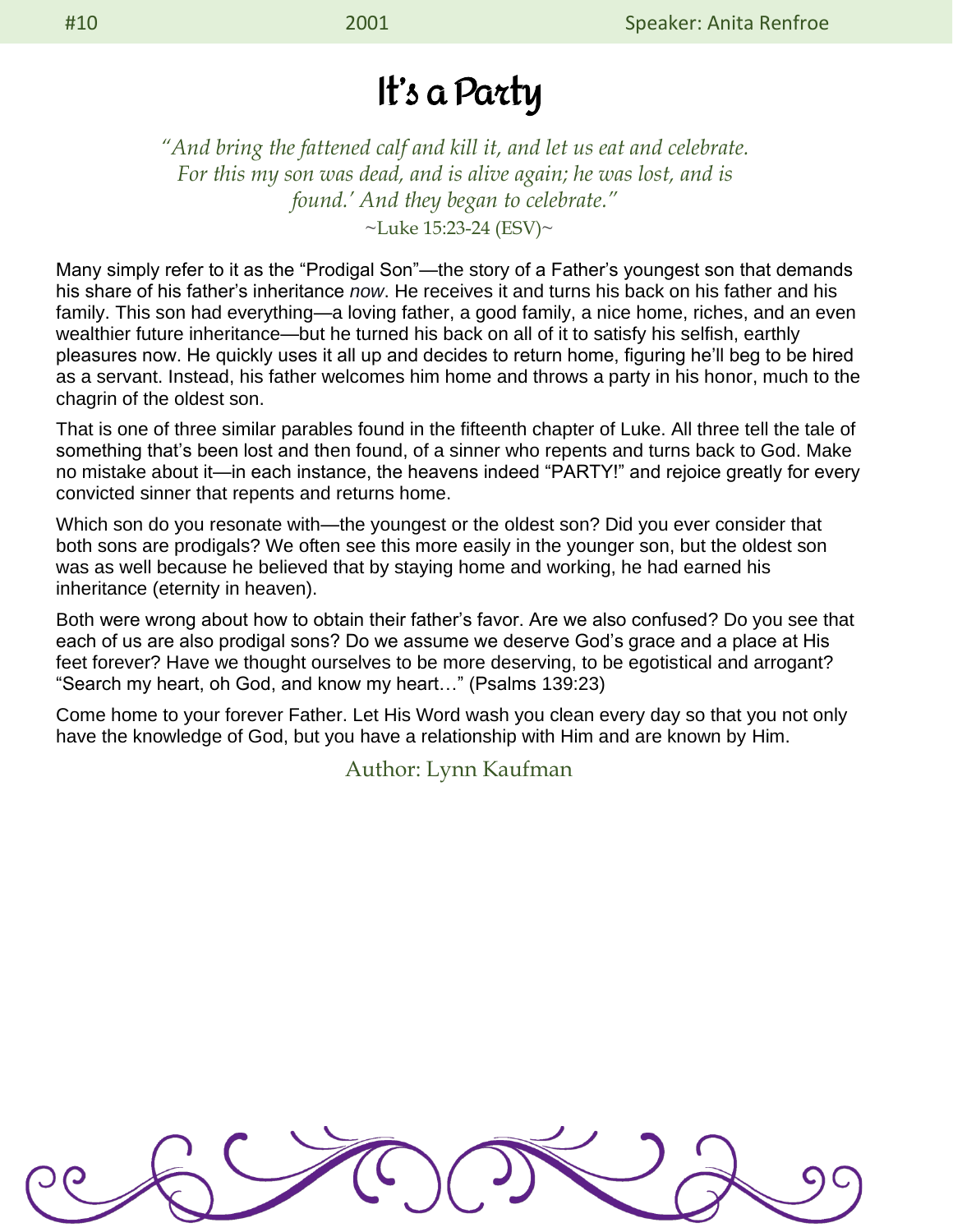## Need a Faith Lift?

### *In him and through faith in him we may approach God with freedom and confidence.*  $\sim$ Ephesians 3:12 (NIV) $\sim$

We've had a pretty tough year! How is your faith holding up? Here's a good test. Are you worried and anxious about all that is going on, or are you at peace, trusting that God will work things out? You see, when we worry, we are not trusting God. Trusting God is a reflection of our faith. Faith is confidence in what we hope for and assurance about what we do not see. (Hebrews 11:1) Faith comes from hearing the Word of Christ. (Romans 10:17) Even a little faith can move mountains! (Matthew 17:20)

Does your faith need some bolstering up these days? Draw near to God (Hebrews 4:16) and spend time in His presence, allowing His Word to remind you how faithful He is. We can choose to believe His Word because He who promised is faithful and what He says, He will do. (Hebrews 10:23). Ask the Lord to strengthen you and to open your eyes to see Him at work in your situation. Let your confidence be in Him, not in your faith, but may your faith grow as you see the faithfulness of God. There is no one on earth we can trust more completely than our great God!

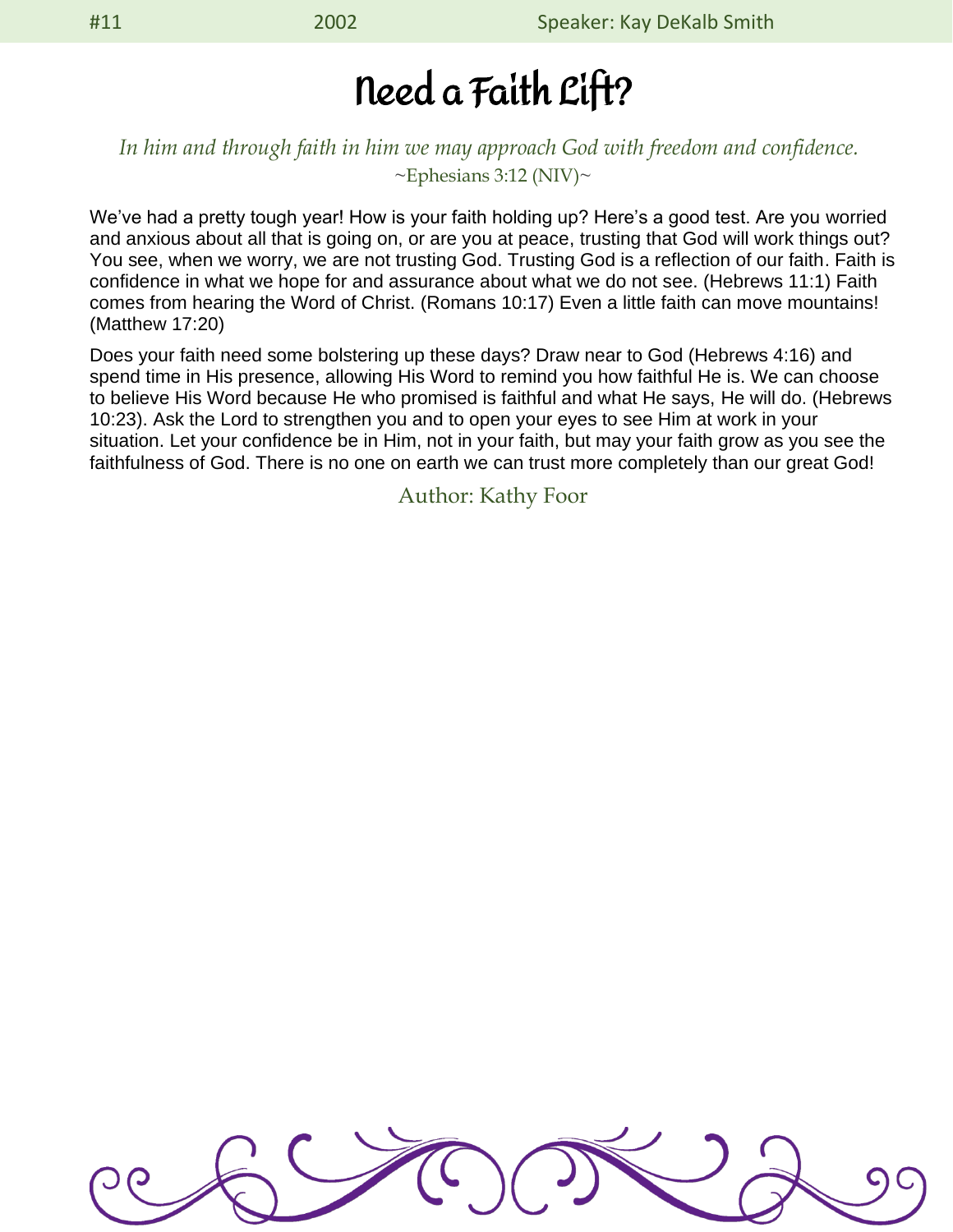### Hope for the Heart

*And hope does not put us to shame, because God's love has been poured out into our hearts through the Holy Spirit, who has been given to us.*  $\sim$ Romans 5:5 (NIV) $\sim$ 

I think we can all use a bit of hope right now. Hope for a brighter tomorrow. I can't think of a scripture that brings more hope to me than Lamentations 3:21-23, which says, "Yet I still dare to hope when I remember this: The faithful love of the Lord never ends; His mercies never cease. Great is His faithfulness; His mercies begin afresh each morning." How wondrous is it to think that God loves us with an unending and unconditional love?

God can give us the peace that we desperately need to continue to hope and dream. Things that look hopeless He can turn around so that we can look back on them and wonder why we ever worried about it in the first place. So, when you find yourself in need of hope, I encourage you to reach out to God in prayer. He will give you the strength that you need to get through any obstacle.

I encourage you to reach out to a friend who may also need a little hope. We are better together and can build each other up. Just like He has placed others in your life to give you strength and hope, He has also strategically placed you into the lives of others so that you can bring them the same hope.

And hope does not put us to shame because God's love has been poured out into our hearts through the Holy Spirit, who has been given to us. (Romans 5:5)

Author: Jennifer Rodriguez

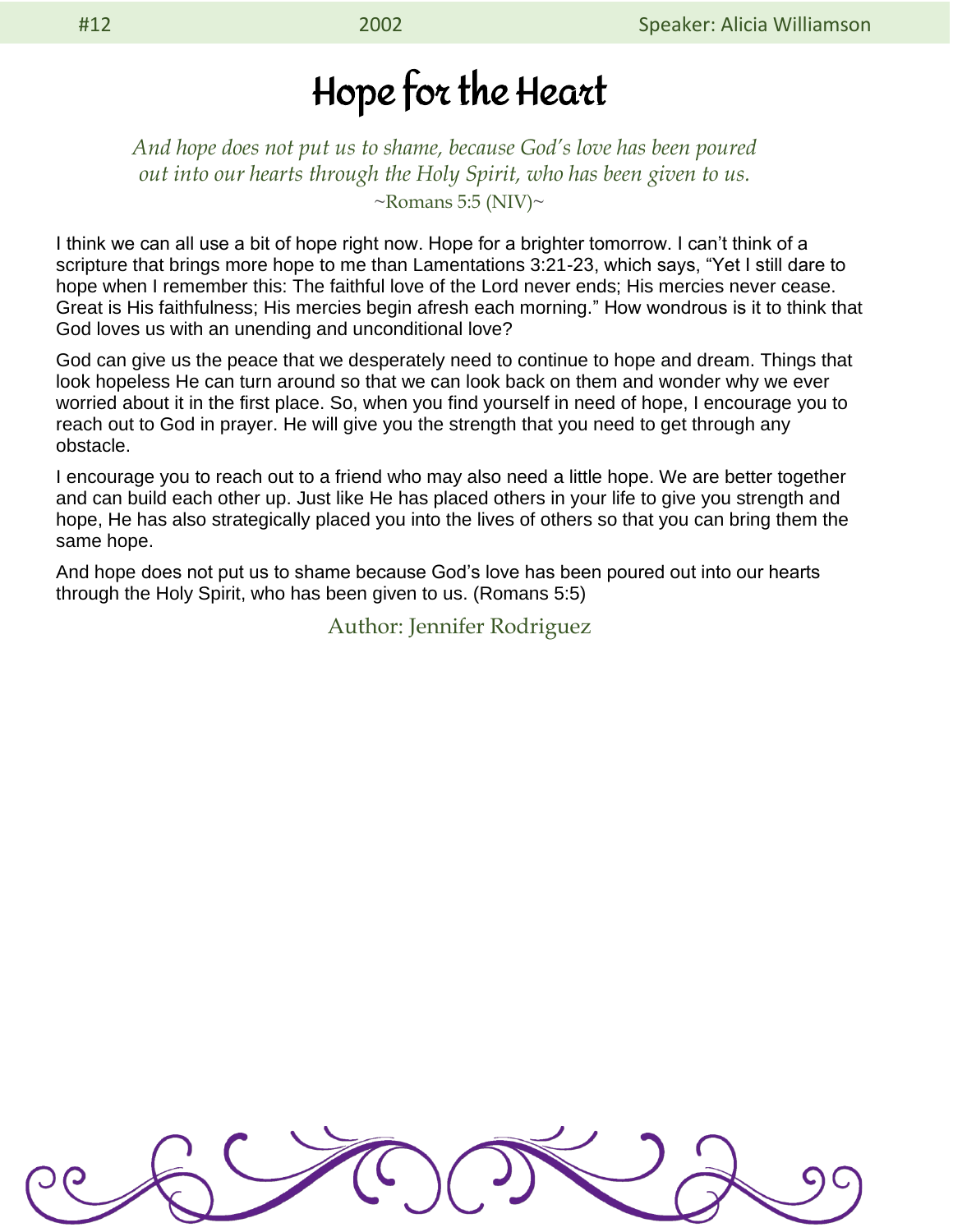## Friends Forever

*No longer do I call you servants, for the servant does not know what his master is doing; but I have called you friends, for all that I have heard from my Father I have made known to you.* 

 $\sim$ John 15:15 (ESV) $\sim$ 

*A friend loves at all times, and a brother is born for adversity.*   $\sim$ Proverbs 17:17 (ESV) $\sim$ 

Have you ever had those days where you do not want to be around anyone? You have had a long day, you're tired, and all you want to do is kick off your shoes and relax. Then as you sink into your chair, the phone rings, or a text comes through. It's your friend, and she needs you.

All of a sudden, you turn into the worst friend. You start to think about all of the things that you can to get you out of helping her. You just got in the shower, or your kid is sick, or better yet, I'll say I didn't see her text. However, you know none of this is true. You get up, put your shoes back on, and let her know you are on your way.

God has called all of his children to be a friend to others. He has called us to love even when things get tough. He challenges us to sacrifice our comfort for the sake of His Kingdom and his children. A true friend is there for you no matter the circumstances. Challenge yourself to be there for others so they can see the love of Christ through you.

One of my favorite verses in the Bible is John 15:13, "Greater love has no one than this that he lay down his life for his friends."

### Thoughts to meditate on:

- 1. Is Jesus calling you to be a better friend?
- 2. Can you relate to not wanting to help your friends in moments when you are tired?

### Author: Jamie Welsh

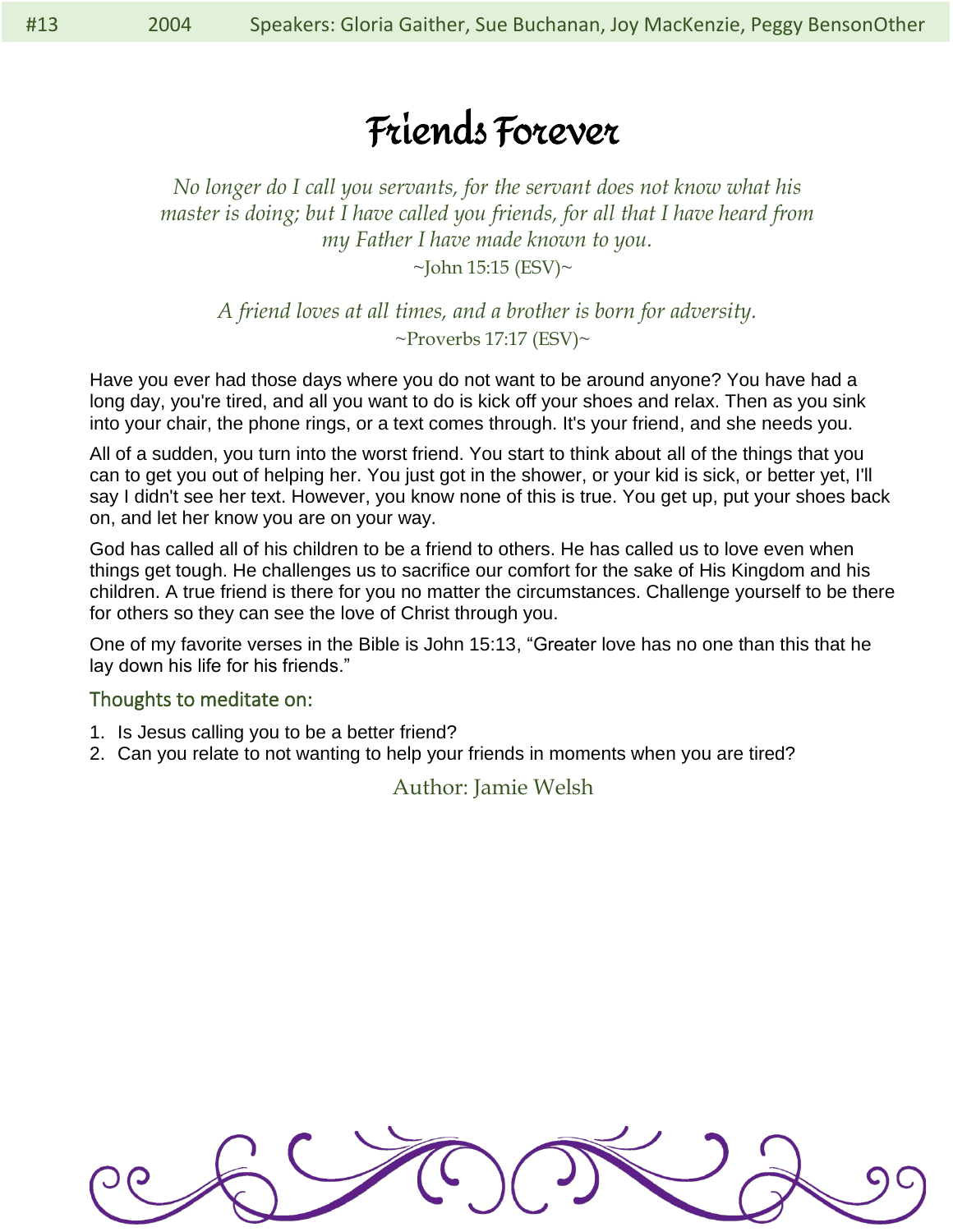### Come to the Light

*Again Jesus spoke to them, saying, "I am the light of the world. Whoever follows me will not walk in darkness, but will have the light of life."*

 $\sim$ John 8:12 (ESV) $\sim$ 

That moment caught my attention because I can think of countless times in my life where fear and doubt began to creep into my mind. I have experienced those times as an adult while witnessing the gospel, feeding the homeless in downtown Stockton, or even in the little things like taking on a major assignment at work. Although those times seemed dark or dim as I allowed my mind to make up a story of what "might happen" in those situations, the light has always shown through with triumph. My son's traumatic experience was one where he overcame his fear and showed bravery, a lesson he has not forgotten. Sometimes we find ourselves in random places or on adventures that we didn't plan. Those adventures may seem scary while darkness attempts to creep in. However, when we persevere and demonstrate childlike faith toward the Lord, His light shines brighter and brighter while fear and doubt become dim. Sometimes we need to grip the Lord's hand tighter.

I can vividly remember when my husband Tim, my son Nathaniel and I went on a road trip to Apple Hill in Placerville, CA. We always tend to stop in some random location that we never intended on that day. While we were on our way, I watched for our turn on the GPS and spotted this little tourist attraction called the "Gold Bug Park and Mine." I saw that this place was kidfriendly, so we stopped and took our chances on this tourist attraction. Much to our surprise, it was a fun spot for little ones to play, gem mine, and pan for gold. Nathaniel was having a blast running around and picking up rocks and throwing them into the stream. Tim noticed the park had a mine that you could walk through, so we decided to venture in and check it out. Sweet little Nathaniel, who was three at the time, was so excited as we entered and was curious about what he would see. As we ventured further and further in, the light to the outside became dimmer and dimmer. Nathaniel's look of curiosity quickly turned into worry and fear. He began to scream and asked to leave the cave immediately. He could not see anything and explained that the cave made him feel scared. I remember that my husband knelt next to him and told him he had nothing to fear. He assured Nathaniel that Jesus would protect him and guide him even though the cave seemed dark and dim. Nathaniel raised his brow, wiped his tears, and begrudgingly continued into the cave. As I walked with Nathaniel, he began to grip my hand tighter and tighter, but he never asked again to leave. As we made our way out, Nathaniel let out a sigh of relief and exclaimed in triumph, 'I made it through with the help of the Lord!"

#### Thoughts to meditate on:

- 1. What moments in your life can you recount where darkness crept in?
- 2. What is your cave where you need to exhibit childlike faith?

#### Author: Jamie Welsh

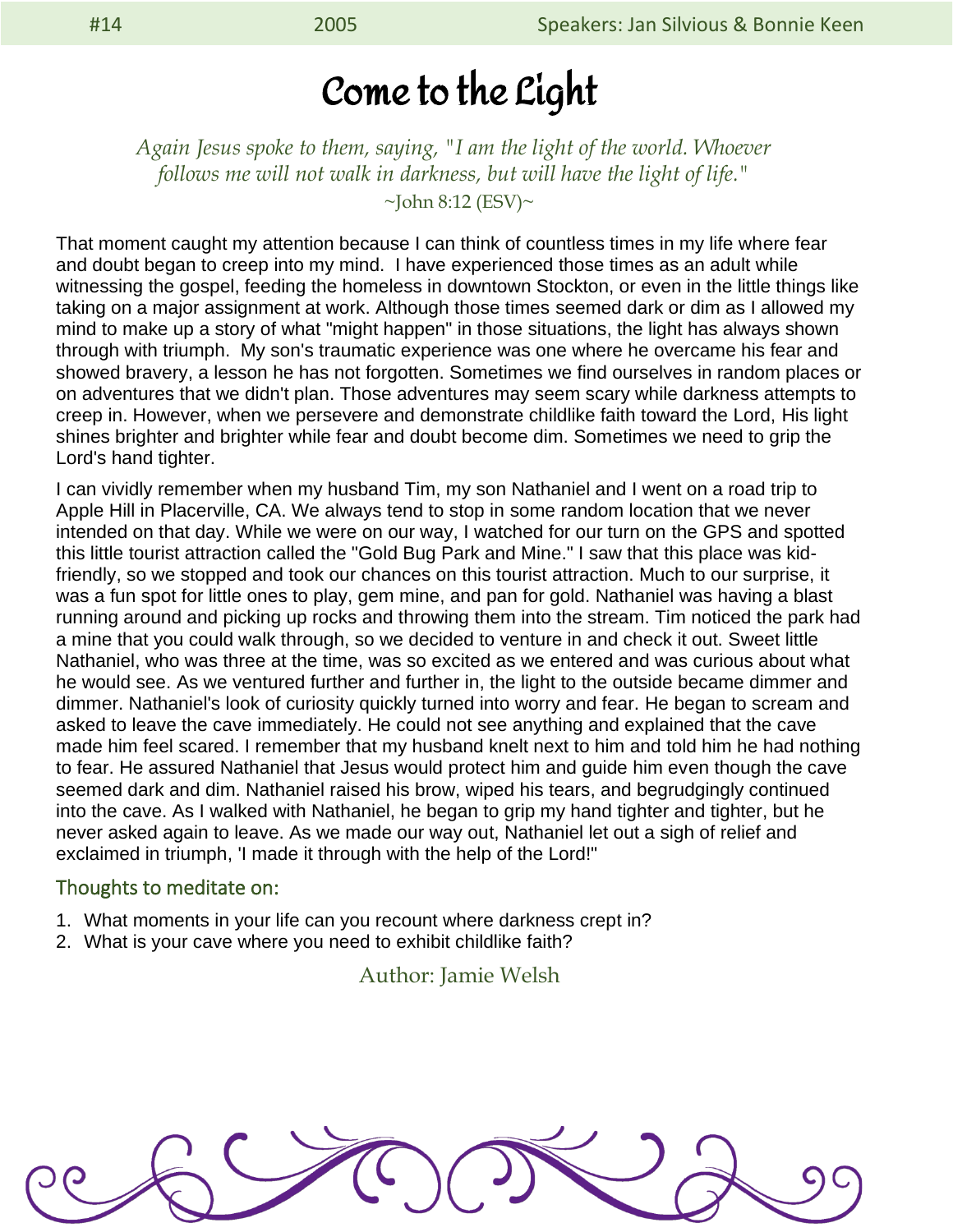## Spa for the Soul

*But let your adorning be the hidden person of the heart with the imperishable beauty of a gentle and quiet spirit, which in God's sight is very precious. For this is how the holy women who hoped in God used to adorn themselves, by submitting to their own husbands.*

 $\sim$ I Peter 3:4-5 (ESV) $\sim$ 

Who doesn't love a spa day? I know that I do. I am the woman that lives for a spa day. I often will make my appointments, coerce my friends to tag along, and plan all the little details. What massage should I order? Should I get my nails done? What should I have for lunch? I dig into all the details to make this the best day for my comfort. Well, if you are like me and you thrive on a good spa day, COVID-19 has not been your friend. I often find myself saying on repeat: "I just need a massage." I have looked for every black market (reputable) massage therapist, hairstylist, manicurist, etc., to tend to my every need during this pandemic. I have gone to great lengths these last nine months to find a way to obtain the relaxation that I crave.

While preparing to write this devotional and praying through these scriptures, I found myself convicted by this message. My longing for a Spa day is something that I have obsessively thought about as a way to rejuvenate my soul. My lack of being pampered and my constant complaining of how tired I am has brought me to the realization that I am a little spoiled. My job has become much more demanding of my time since the beginning of the pandemic. I am finding myself scraping and clawing for as much time as I can with my kids, time with my husband, really just time. So, I sat and contemplated how much time I have been seeking a Spa day with the Lord. In all transparency, not as much as I should be. I am often opting for naps rather than having a Spa date with the Lord. I know that women all too well know what it's like to juggle a fulltime job, kids/family, homeschooling our children, etc. I am by no means saying that being tired is not a characteristic that we women share from time to time and that a Spa day is not in order once in a while! I am saying that we must be careful not to depend on luxuries to fulfill our spirits. A Spa day will relax your mind for a day, while a spa day every day with the Lord will replenish your soul for eternity.

#### Thoughts to meditate on:

- 1. What is your spa day?
- 2. What do you fill your time with that doesn't feed your soul?
- 3. What is God calling you to pursue to rejuvenate your spirit?
- 4. How is God calling you to be a Holy woman like in this scripture?

Author: Jamie Welsh

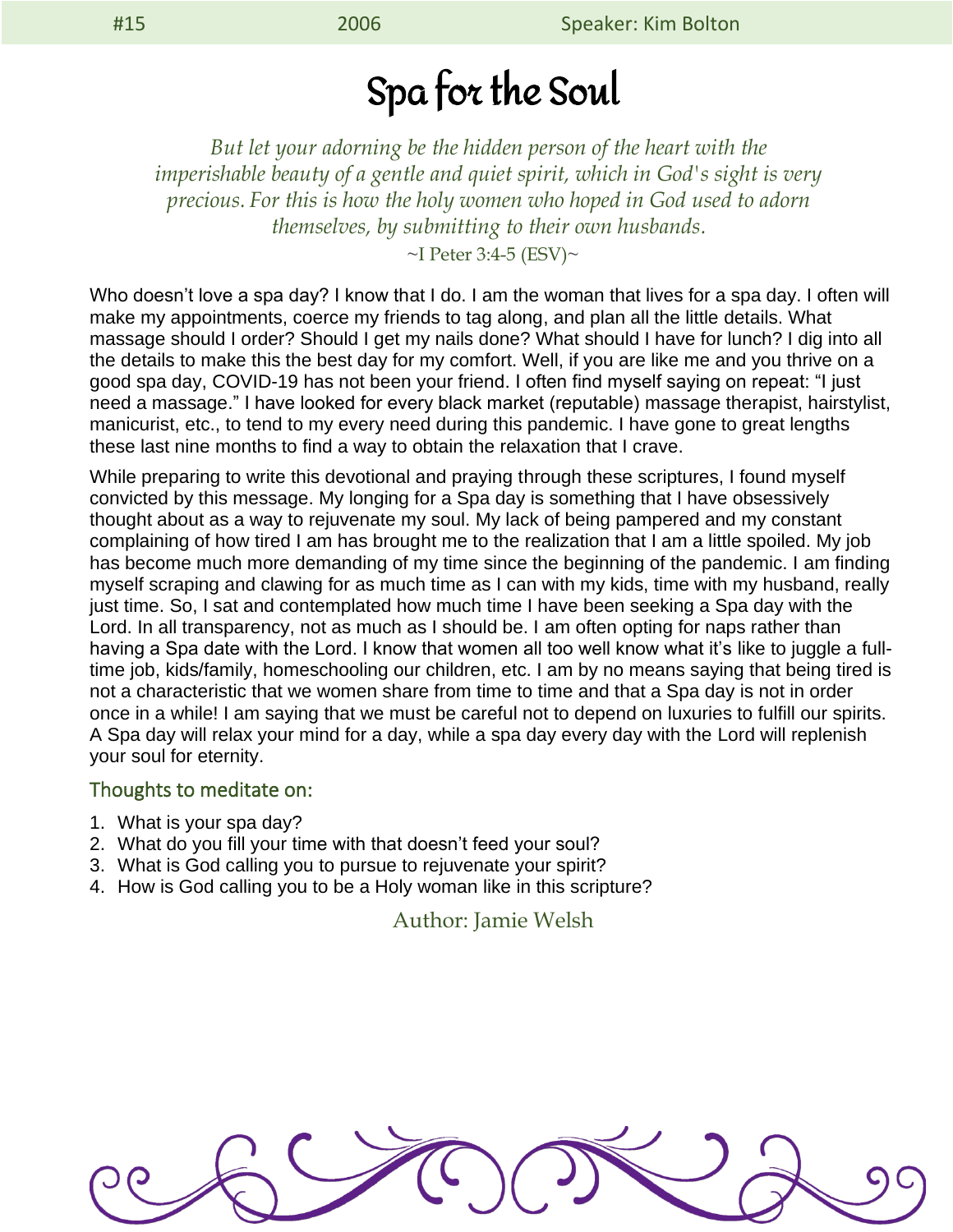## A Royal Retreat: Daughters of the King

*And, "I will be a Father to you, and you will be my sons and daughters, says the Lord Almighty."*  $\sim$ 2 Corinthians 6:18 (NIV) $\sim$ 

Everyone loves a good Cinderella story, right? Who wouldn't want to fall in love with a prince, get married to him, and become a princess? One look at our fairytales is evidence of this! As I am reflecting on this verse this morning, I am reminded of a little talk I gave many years ago to a group of ladies from my church about the different hats we women wear. I surprised them when I pulled a tiara from my little bag of props that I had brought! I then proceeded to tell them about the impact of understanding that you are a daughter of the King of Kings.

That makes you a princess, girlfriend! Oh, if we could grasp the importance of understanding that we are of royal blood because of the blood of Jesus who has rescued us from the dominion of darkness and brought us into the Kingdom of Light.

If we are Kingdom people—and we are—then we are princes and princesses! Spend time today meditating (thinking deeply about) on what would change in your life if you understood this truth more fully. A member of the royal family is privileged with all the benefits of the Kingdom. A member of the royal family speaks with the authority of a ruler. A member of the royal family is confident with the full backing of the King. A member of the royal family also has many responsibilities—caring for matters of the Kingdom, carrying out the decrees of the King, and learning to rule in the realm. I think it is harder for us to grasp our role as princesses in the Kingdom of Light because we don't live in a monarchy.

Remember how difficult it was for Princess Diana to transition to the life of royalty. Perhaps her transition was hindered because of her acceptance into the royal family. In the natural world, even royals struggle with family dysfunction! This is not so in the Kingdom of God. When we are adopted into the Royal family, we are accepted and welcomed by the King of Kings and Lord of Lords! May we learn to live in the blessings and responsibilities of being Kingdom kids! It will change everything.

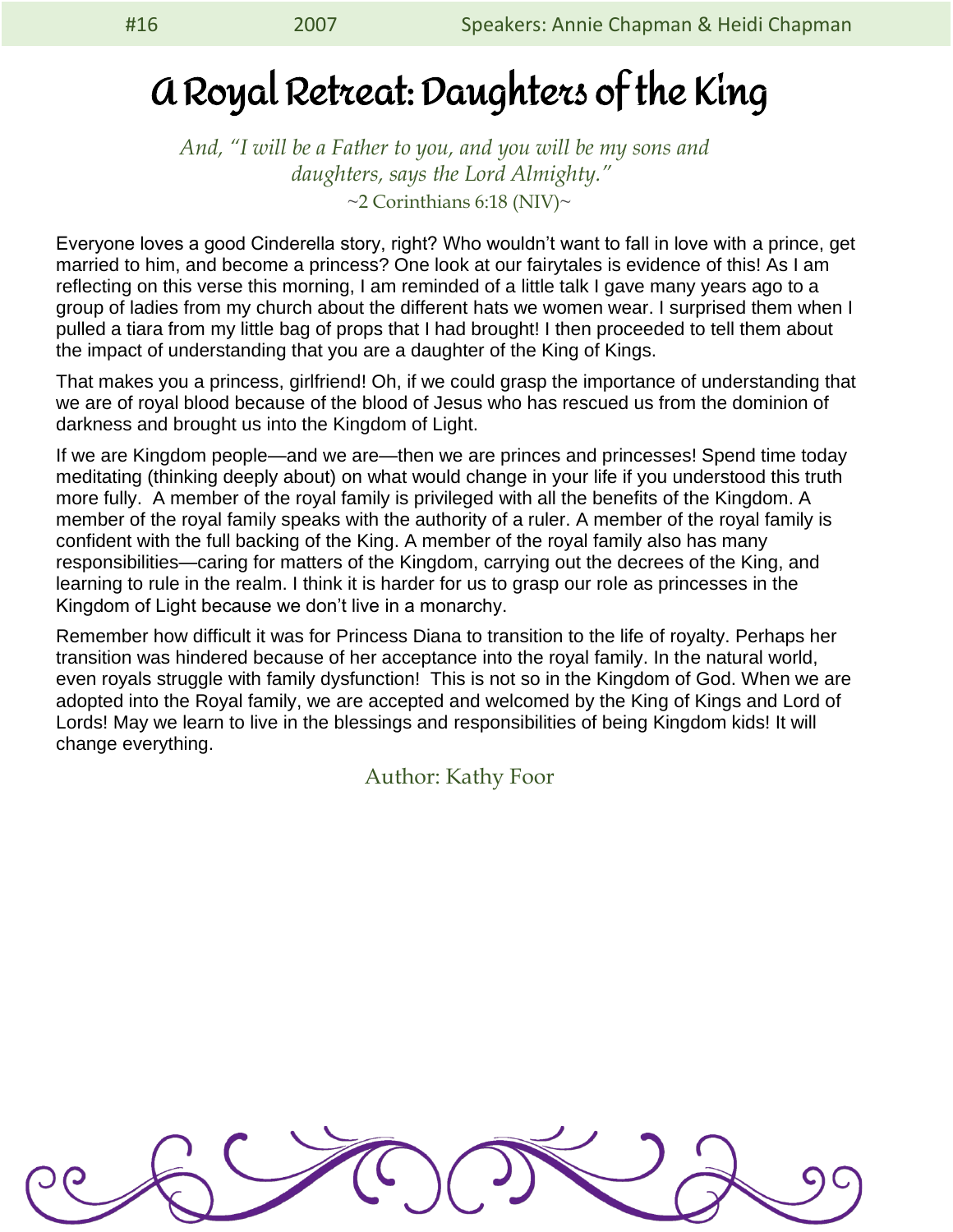### A New You: Transformed by the Master

*He said, "Can I not do with you, Israel, as this potter does?" declares the LORD. "Like clay in the hand of the potter, so are you in my hand, Israel.*  $\sim$ Jeremiah 18:6 (NIV) $\sim$ 

As women, we are often harder on ourselves than others are on us. I know that when I make mistakes in life, I often feel guilty. However, God doesn't want us to remain that way. He sent His son to die on the Cross so that all of our sins are forgiven. It's hard to believe how easily God gives us forgiveness when we are so unwilling to forgive ourselves. However, we must humble ourselves and ask His forgiveness and move forward learning from those mistakes.

Through His grace and love, He will transform our lives into something new. In fact, in Jeremiah 18:6, the Lord says, "Can I not do with you, Israel, as this potter does? Like clay in the hand of the potter, so are you in my hand, Israel." Think about that for a moment. He can take all of our mistakes and use them for his glory, turning them into something wonderful.

When we repent of our sins and try to not repeat them, God can mold us into something that can help grow His kingdom and strengthen our relationship with Him at the same time. Don't let another day pass without asking Him for His forgiveness. There is nothing that you have done in your past that He won't forgive you for.

*Dear God, I want to thank you for your forgiveness of my sins. Please help me to remember to share your good news with others. Amen.*

Author: Jennifer Rodriguez

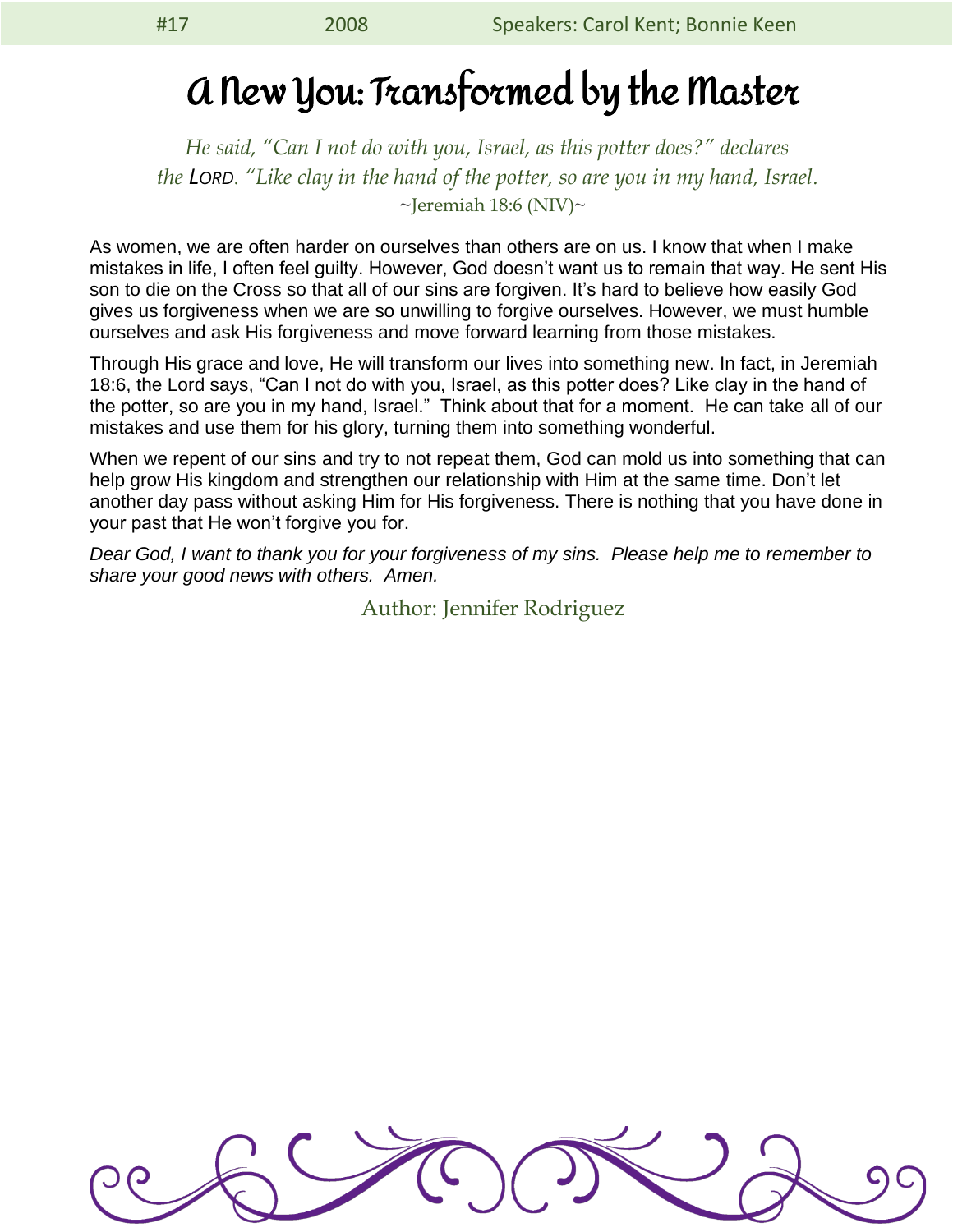### Growing Together

### *"I am the vine, you are the branches. He who abides in Me, and I in him, bears much fruit; for without Me you can do nothing."*  $\sim$ John 15:5 (NKJV) $\sim$

I have a large, fire-red climbing rose bush on a trellis on my front porch that I absolutely adore. I had always wanted one, and when we moved here, I saw that trellis and knew I was going to get one. The first summer, I ordered one from one of the many seed catalogs we receive. I babied it to make sure the roots took. The first 3 years, I didn't prune it at all; I just couldn't bear the thought of cutting it back from this nice big bush full of branches that gave me beautiful red roses in early summer to a little, scrawny bush. After all, I helped it to get where it was.

We had an older gentleman in our church who was a master gardener, and his forte was growing roses. He grew some of the most beautiful roses around. He encouraged me to prune it, saying that it would make it full of roses the next time it bloomed. I remember standing by it with the pruning shears, afraid to make that first snip. I finally did, and when it bloomed, oh my goodness, it was the most beautiful climbing rose bush I had ever seen, full of big beautiful red roses.

In the first 8 verses of chapter 15 in the book of John, Jesus talks about the vinedresser or the pruner (which signifies God), the vine (which signifies Jesus), and the branches (which signify us as disciples of Christ). God will always initiate seasons of pruning in our lives. These are often initially unwelcome until we realize that God knows what He is doing. A wise response would be to allow God to come in and snip out the dead branches in our lives that keep us from being more Christ-like. Nobody likes the thought of being pruned. It can be a painful, embarrassing experience. I promise you, if you submit to God, allowing him to start working and snipping, you will blossom and bloom into a beautiful, God-fearing woman who is on fire for Christ—not unlike my fire-red rose bush that I was afraid to prune for fear of killing it. It produced more and better blooms after snipping out the dead areas, which only absorbed energy without producing flowers.

Christ wants the best for us. To have the best, we need to allow Him to work on, in, and through us.

*Lord, we want to be used by you. We want to be more Christ-like, and we ask that if there are any areas in our lives that we need to allow you to snip out that you would do it, Lord. Show us these areas and help us to let go of them.*

#### Thoughts to meditate on:

- 1. Are there areas in my life that I need to allow God to prune?
- 2. What can I do to remain united to Christ?

Author: Kathy Odegard

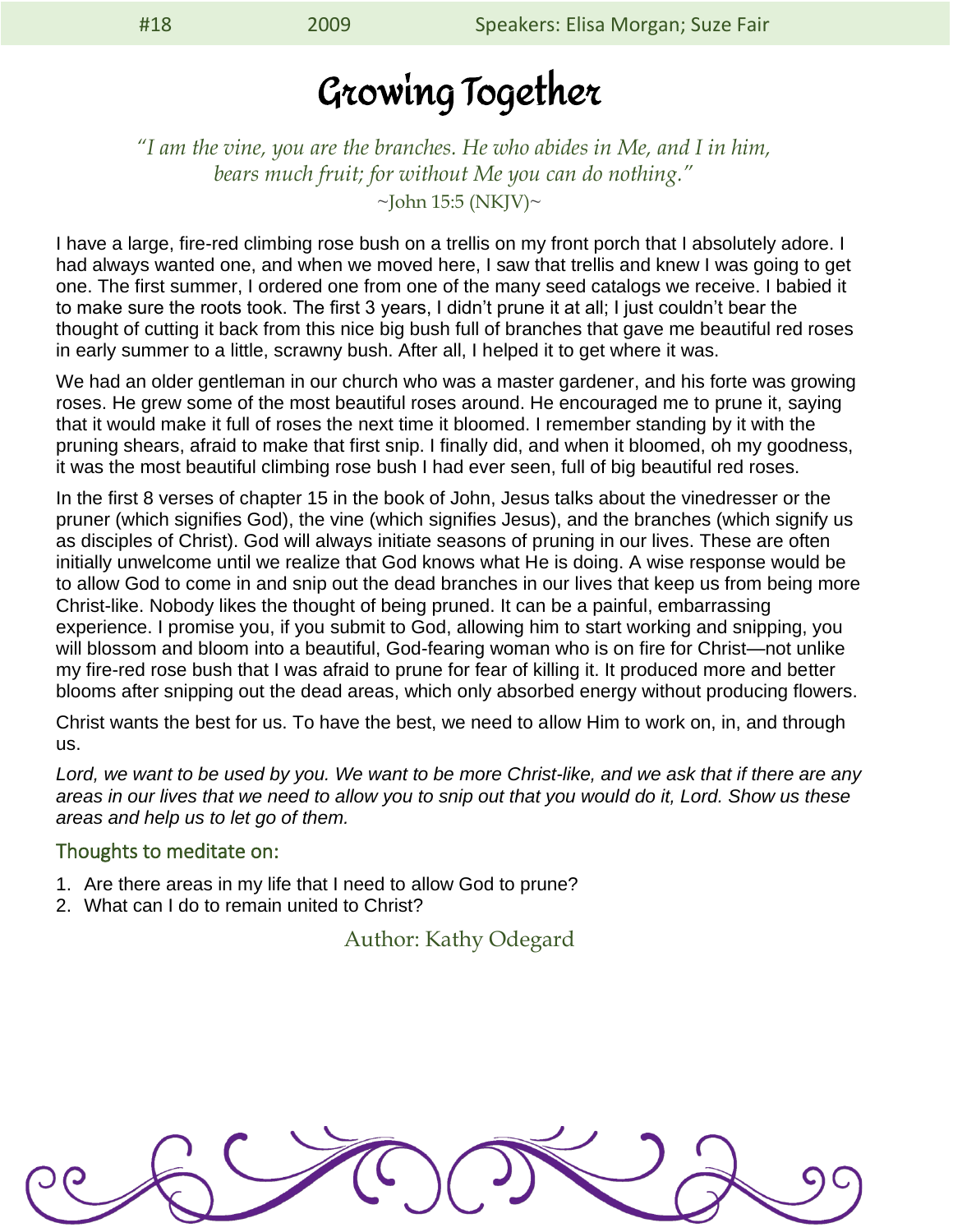## Espresso for the Soul

*"…be filled with the Spirit."*  $\sim$ Ephesians 5:18 (NIV) $\sim$ 

Coffee—just hearing the word "coffee" probably evokes a distinct aroma in your mind. Most people either love it or hate it—there seems to be no opinion in between. Most people firmly land in one camp or the other—regarding both the taste and smell of these little brown beans. Personally, I really *want* to like coffee; Realistically, I think I just like creamers, flavored syrups, sweeteners, and especially whipped cream.

Some people rely on coffee each morning to make themselves feel alive. They are incapable of basic human functions and interactions until their morning caffeine buzz begins coursing through their veins. Once they get their first cup down, they can take on the world, or at least take on some menial tasks until their first break of the day.

Where does your power come from? What fuels you? Coffee might carry you through in the short term, but you're going to need something a lot stronger to sustain you long-term. Relying on the power that comes from God's Spirit indwelling you will revive you and energize you daily. Romans 8:11 says, "And if the Spirit of him who raised Jesus from the dead lives in you, then he who raised Christ from the dead will also **bring your mortal bodies to life** through his Spirit who lives in you."

If you're going through life feeling unmotivated and unfulfilled, it may be time to examine if you are walking in step with the Spirit or if you are trying to make it through life on your own. When you walk daily with God, his Spirit guides you and empowers you. He provides you with the energy you need to fulfill the tasks he has called you to and ordained for you. Ask God today for the power of his Spirit—and he will fill your cup until it overflows.

Author: Amy Wilt

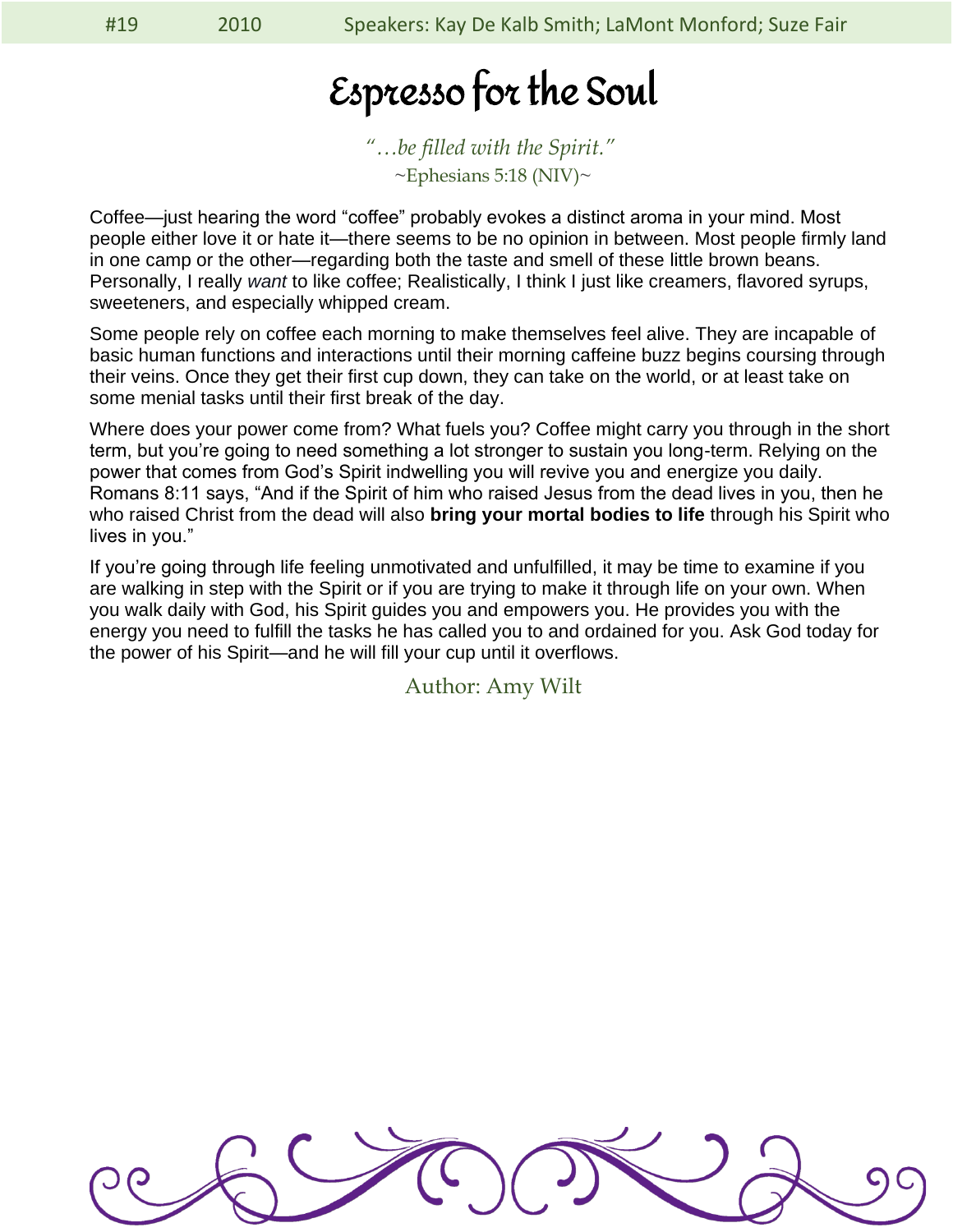### God's Design Her Genes

*"I praise you because I am fearfully and wonderfully made; your works are wonderful. I know that full well."*  $\sim$ Psalm 139:14 (NIV) $\sim$ 

Do you ever stop to think about where you come from? There are plenty of apps and things that will show us our family history going back hundreds of years. However, what they don't show is that each one of us is actually royalty. We are children of the King.

So, what does it mean to be a child of the King? If we look at movies, the princess has been many things—some are good and some not so good. From most of the things I have seen, it's all about how they are perceived by the public. Let's talk about how we carry ourselves as Christians. Are you an example of His love no matter if you are out in the community or at home with your family? Remember, you may be the only Jesus that some people ever see.

If we look at our own lives, can we honestly say that we are living as royals? Are we acting in a way that shows God's love to everyone? The Bible says that one of the greatest commandments is to love one another as Christ loves us. So why then do we pick and choose which people we love? Doesn't God love us all?

Psalms 139:14 says, "I praise you because I am fearfully and wonderfully made; your works are wonderful. I know that full well." If we know that all He makes is wonderful, why are we not sharing Him with everyone? My hope as you read this is that you will think of someone that you don't get along with and pray for them. Remember, God made you in His image. We need to let others see Him in us.

*Lord, thank you for loving me no matter what. Please give me a love for others and show me how to love even those who are hard to love. Amen*

Author: Jennifer Rodriguez

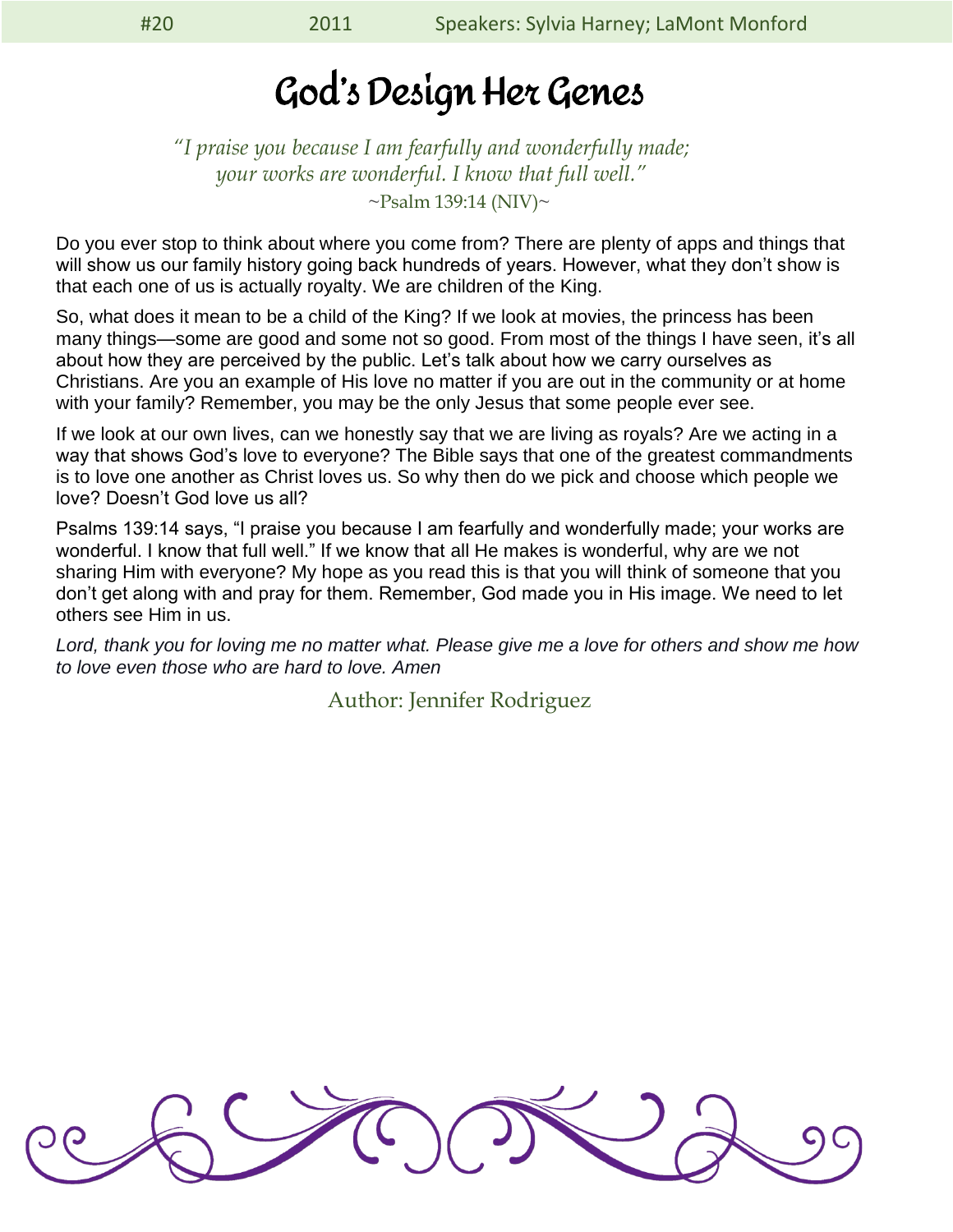## Unshackled: Grace-full

*"We rejoice in hope of the glory of God."*   $\sim$ Romans 5:2b(ASV) $\sim$ 

When we are justified, we can (and should) boast in the hope of the glory of God. This is the encouragement we have when we face times of suffering. That suffering should not detract from our hope but rather strengthen it. The key is how we respond—with perseverance or by giving up?

The specific theme in this passage is hope, the hope of the glory of God (verse 2). The world cannot give us hope, but if we are followers of Christ, we do have hope. We have been made right with God because of the sacrifice of Jesus Christ! We have hope because God was glorified through the death and resurrection of Jesus. This hope cannot put us to shame because God is on our side, and we are loved by Him.

As Christians, we can rest, knowing that there are better things to come. The promise of Heaven and living in God's glory carries us through. We can share, boast, and encourage others in this. We can share the Kingdom of Heaven with others. When we know that we are unshackled, we are not bound in hopelessness, but rather, we are full of grace, love, and hope. How freeing it is to be full of the things of God—treasures that we cannot obtain anywhere on Earth or from anyone other than our Savior and Lord!

Because we have hope in Jesus, we can rest in His grace, allowing us to be unshackled from the world's burdens. We have the hope of God, His grace, and that is all we need. What are you doing to live unshackled and grace-full?

Author: Molly Weaver, Flourish Intern, Winebrenner Theological Seminary

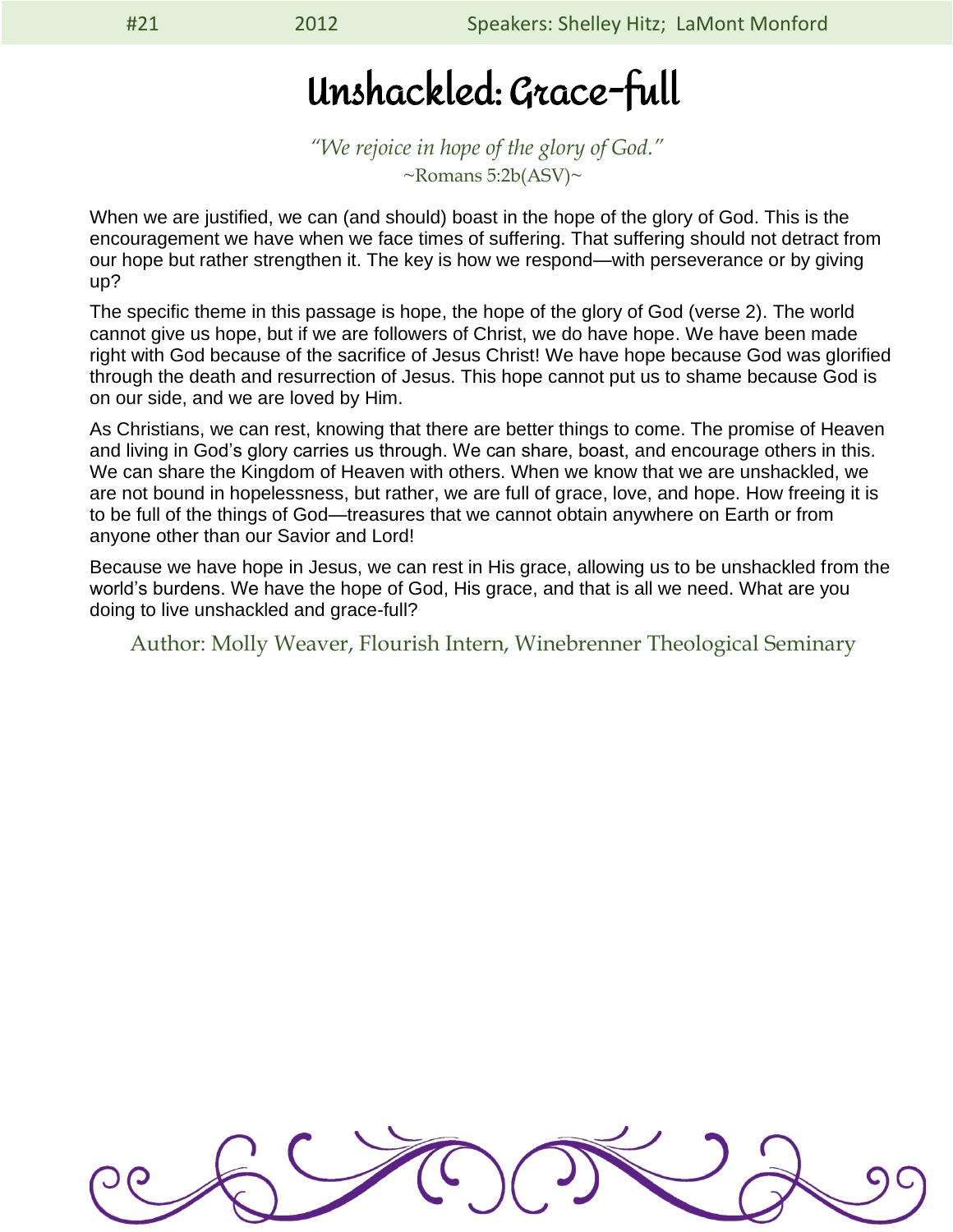### Rest, Renew, Revitalize

*"Are you tired? Worn out? Burned out on religion? Come to me. Get away with me and you'll recover your life. I'll show you how to take a real rest. Walk with me and work with me—watch how I do it. Learn the unforced rhythms of grace. I won't lay anything heavy or ill-fitting on you. Keep company with me and you'll learn to live freely and lightly.*  $~\sim$ Matthew 11:28-30 (The Message) $\sim$ 

Rest has been part of God's design from the very beginning. During creation, God worked each day and rested each night. Then on the seventh day, he fully rested. He set apart the Sabbath for holy rest. Jesus also took time away from the crowds for rest.

I have heard it said that the fourth commandment, "Remember the Sabbath day by keeping it holy" (Exodus 20:8), is the only commandment we brag about breaking. We wear "busy" like a badge of honor. The COVID-19 pandemic may have forced some of us to not be busy because our calendars were cleared for us. Did we know what to do with all the extra time? Did we decide to rest? On purpose rest? Real rest?

When this scripture promises us if we come to Jesus and get away with him, we will recover our life, I think it means that we won't be encumbered by burdens that we aren't meant to carry. Instead, we will carry only the yoke of work God has ordained for us to do. Jesus offers himself as the anecdote to weariness. Believing He can handle all of our problems, stresses, and concerns brings us true rest. And learning how to carry the right things—what we are created for, not the things that are ill-fitting on us—brings us a free and light life.

Get away. Be quiet. Enjoy God's creation. Study God's word. Take a nap. Grasp what the unforced rhythms of grace look like in your life. Lay down the burdens you aren't meant to carry. Be intentional in keeping company with Jesus. And live free.

Author: Amy Wilt

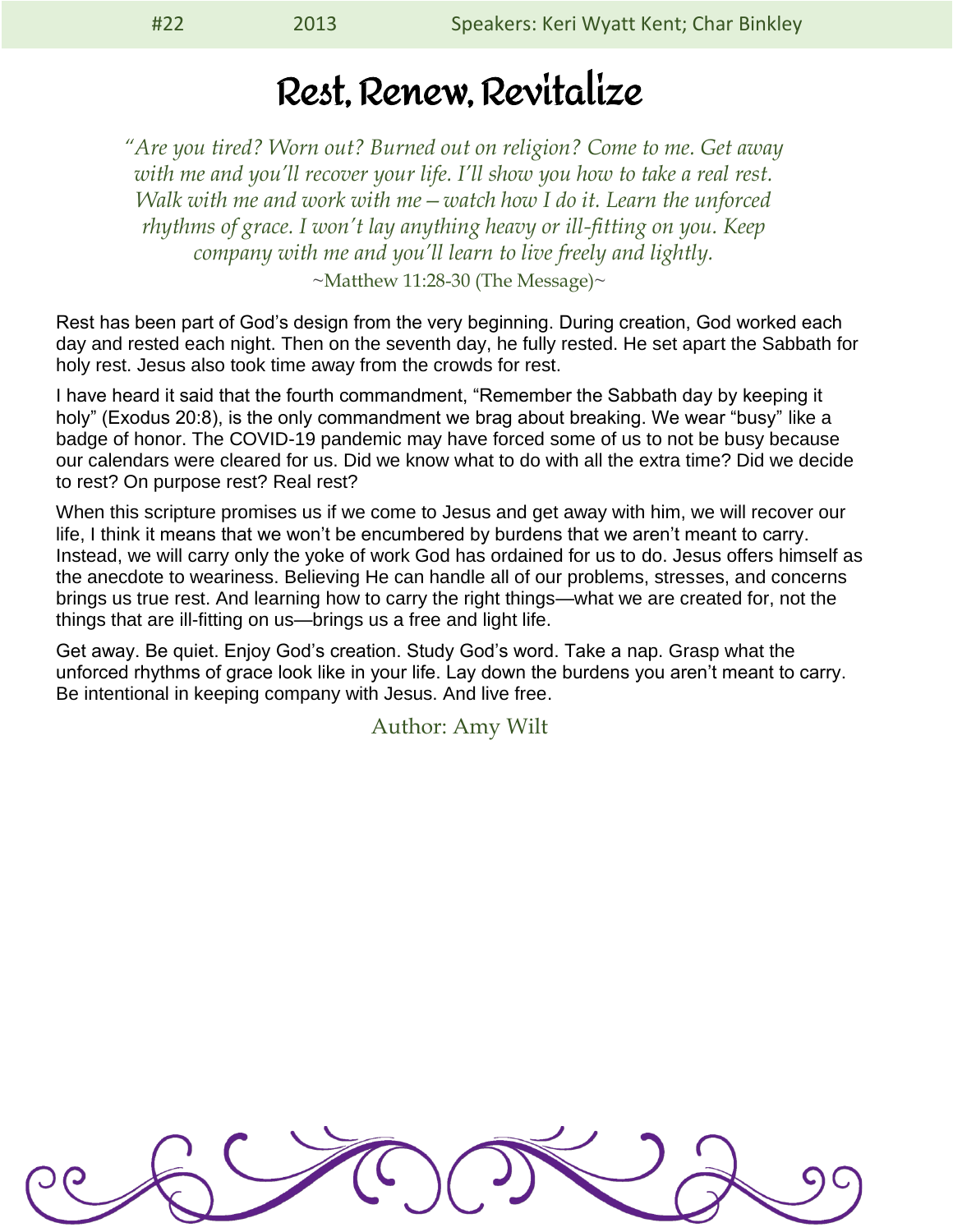### Stretching Beyond

*When they had gathered together they asked him, "Lord, are you at this time going to restore the kingdom to Israel?" He answered them, "It is not for you to know the times or seasons that the Father has established by his own authority. But you will receive power when the holy Spirit comes upon you, and you will be my witnesses in Jerusalem, throughout Judea and Samaria, and to the ends of the earth."*

 $~\sim$ Acts 1:6-8 (NABRE) $\sim$ 

It was a humid, summer day and the sun was blazing hot already. I don't know why we waited until noon to climb the tallest brick lighthouse in the US, which boasts 210 feet. We had gone a couple of times before during some of our past summer vacation trips. But this time, our son was finally long-legged enough to charge up the 257 steps of the majestic Cape Hatteras Light House in Buxton, NC. Right about the half-way point, I was winded, and we felt like we were being cooked in an oven. My husband seemed to have more lung capacity and an urge to make it to the top, so he kept going. My son and I paused at a landing to gaze out the narrow window and pace ourselves the rest of the way. Round and round, we continued to climb. I was surprised he didn't complain and found my internal voice asking, "We're almost there, right? How many more steps? Why isn't there an elevator?" Finally, we emerged out a small door onto the balcony, feeling the wind whip through our hair to cool us down significantly. The sky was bright blue filled with puffy, white clouds, and the view of land and sea, combined with the huge smile on my son's face, was totally worth it.

In Acts 1, the disciples are trying to make sense of the past three years they spent with Jesus, and especially the events of the most significant week of His ministry, their ministry. They had seen Him perform miracles, heard him deliver challenging messages, and witnessed His death and return to life. The whole time, they were expecting Him to liberate them from Rome's control and empower them to take the primary place as the greatest nation in the world. Why wouldn't they ask Him, yet again, if it was finally time? They had to be feeling a mix of emotions: relief that they still had a chance, now that Jesus was with them again, anxiety over the pressure that remained for their people, and excitement with the knowledge that Jesus could make things happen right then and there. They thought they were ready and that Jesus was finally ready to do it for them. Interestingly, His reply is more of a "wait and see" response as part of His farewell address. He tells them that only the Father knows both the specific date (Greek word "chronos") and the season (Greek word "kairos") that God's Kingdom would be established. And, by His permission, power, and purposes, it would include both Jews and Gentiles. Before the disciples were completely deflated, Jesus promises them the power of the Holy Spirit. He would be their comforter, guide, source of confidence, and equipping to tell others about Christ's saving grace and eternal kingdom. This would change everything in their homes and neighborhoods, their cities, their country, and the world!

So, what are you waiting for? What are you anxious about? Where and when do you feel powerless? Is it for better finances, career opportunities, or a better house? Maybe you need healing for a physical or mental health issue? Are you dealing with a relational issue with your significant other or a child? Maybe, you already know where you're supposed to go but are not sure about the when? My friend, when you said, "Yes!" to Jesus, you too were given His Spirit. He intercedes for you, gives you comfort and courage, and helps you live an abundant life. God may be telling you to wait and see what He will do for you and the people around you—whether those in your immediate context or those you have yet to meet on any part of this great big earth. Instead of asking about His timing, ask the Holy Spirit to fill you with His power every day. In this way, your perspective will adjust, and others will see Him working through you. Hopefully, they too will become a part of the Kingdom of God, and it will have been totally worth it.

#### Author: Alison Buck

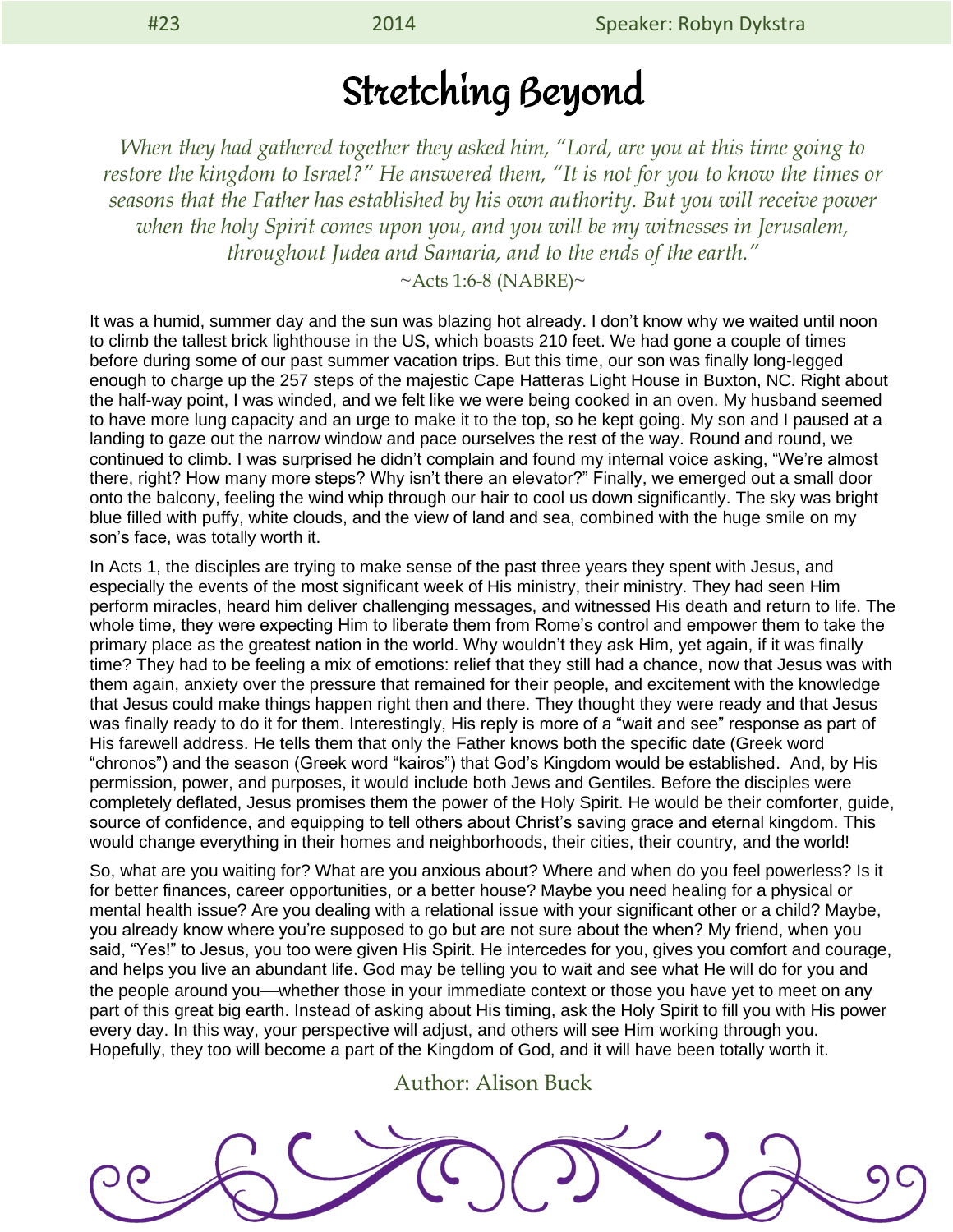### 4D Love

*So that Christ may dwell in your hearts through faith. And I pray that you, being rooted and established in love, may have power, together with all the Lord's holy people, to grasp how wide and long and high and deep is the love of Christ.*  $\sim$ Ephesians 3:17-18 (NIV) $\sim$ 

What a critical truth for us to grasp! For too long, I struggled to believe that God loves me. I could understand and accept that God loves the whole world, but I had such a hard time believing He loves me because I was so focused on all of my failures and faults. I didn't feel lovable at all, so I could not accept the love of Christ, much less anyone else. Praise God! He didn't leave me in that state. He first showed me that my brokenness kept me from experiencing His love. He helped me face the issues that kept me broken and taught me how to walk in His truth. He graciously poured out His love into my heart day by day until I could understand with my heart—not just my head that He loves me. I could give up my habit of striving to earn His love yet never feeling good enough because His love melted away every doubt. It didn't happen overnight, but over time, as I spent more time with Him in His Word and in prayer. The more time I spent with Him, the more I began to accept His gracious love, and the more I began to grasp how high and wide and long and deep His love for me is, the more it transformed my life.

When you understand how great God's love for you is, you begin to live boldly for Him, holding nothing back. There is no need to hold back anything from a God who loves so deeply! And when we hold nothing back, we experience the fullness of God in Christ. There is no greater joy than this! If you feel unloved or unlovable, don't lose heart. The King of the universe loves *you,* and He is waiting to show you just how much. Don't settle for anything less! You **are** loved.

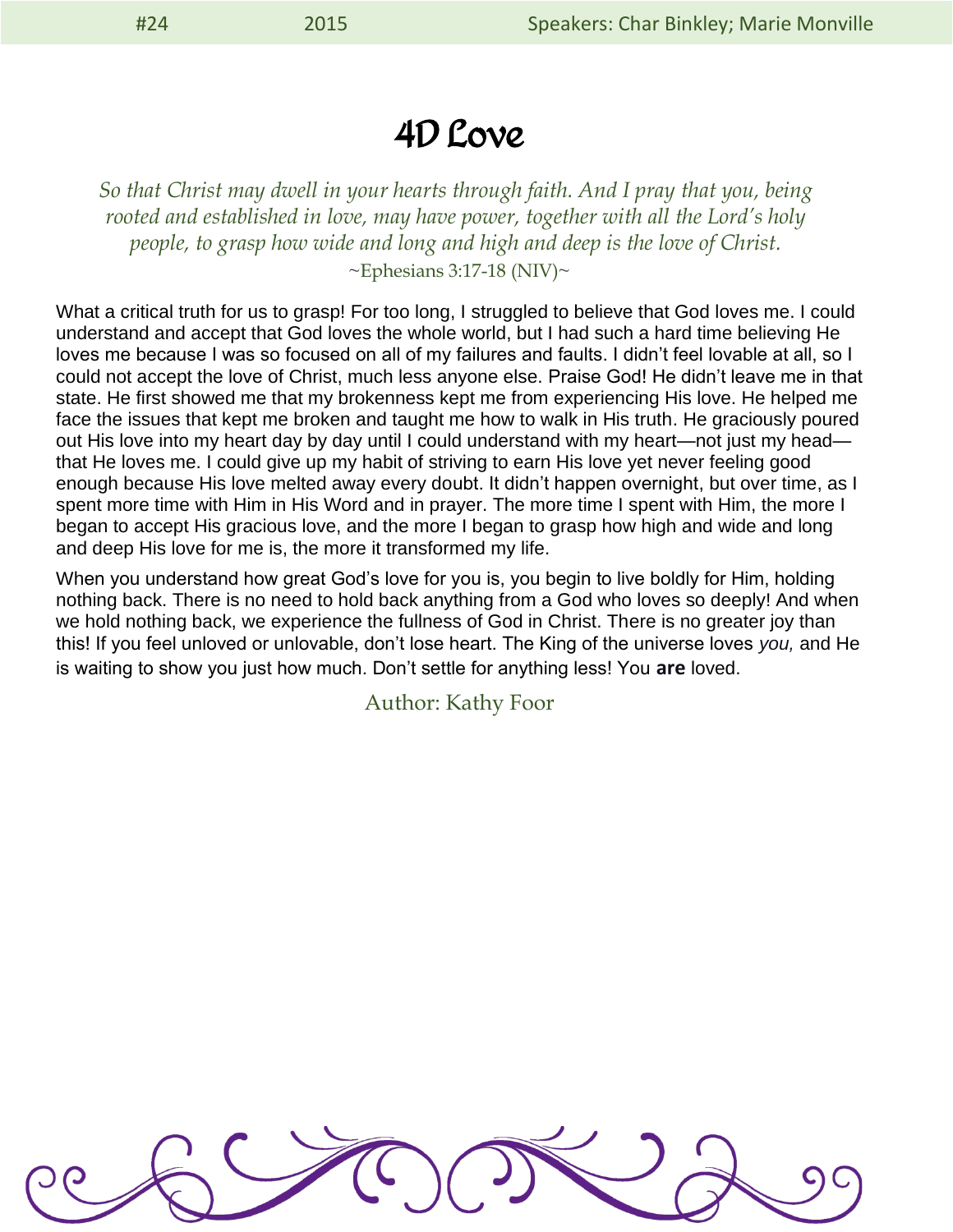### Dream Big

### *"Jesus looked at them and said, 'With man this is impossible, but with God all things are possible.'"* ~Matthew 19:26 (NIV)~

Every person dreams of what they want to be when they grow up. For some, their dreams are easy to attain; but for others, their dreams seem out of reach. However, Matthew 19:26 says, "Jesus looked at them and said, 'With man this is impossible, but with God all things are possible.'" Think about what you dreamed about as a little girl. Did you achieve your dreams, or did God place a different dream in your heart as you grew up?

Some people know exactly what they want from the time they are little, and they achieve those dreams with ease. Others dream of one thing, and then something in their heart changes, and their life seems to go in another direction. Then others seem to struggle with their dreams. Why is that? I think it all has to do with faith. Do we trust God to give us the desires of our hearts?

Think about Psalms 37:4, which says, "Take delight in the Lord, and He will give you the desires of your heart." As a child, I thought that meant that God would give me everything that I wanted when I wanted it. However, as I learn and grow, I see that God is changing my heart. Therefore, my desires are changing. It has become more about growing His Kingdom than my gathering and holding onto things.

So, keep on dreaming. Pray for God to help you to achieve the impossible. You will be surprised about how much hope there is when we dare to dream and reach for the stars.

*Dear God, we thank You for the blessings you place in all of our lives. Please remind us that no matter what we dare to dream, that You are there with us to help us and cheer us on to success. Remind us that we need Your help each and every day. Amen*

Author: Jennifer Rodriguez

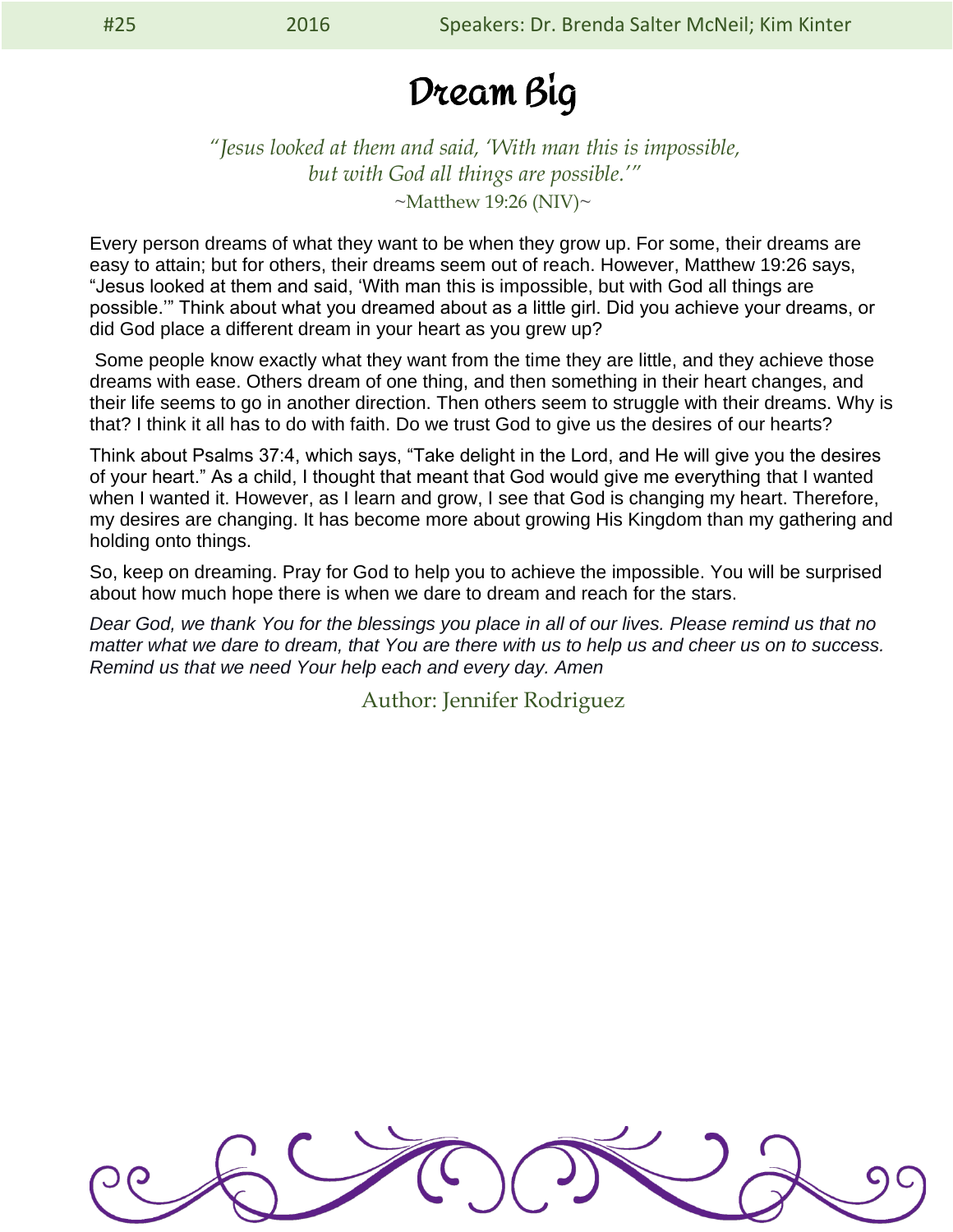## Introducing: The Flourish Conference

*Furthermore, because we are united with Christ, we have received an inheritance from God, for he chose us in advance, and he makes everything work out according to his plan.*  $\sim$ Ephesians 1:11 (NLT) $\sim$ 

Isaiah tells the story about God's care and provision. Isaiah 5:1-7 is a song about God's vineyard. He chooses a piece of ground, builds a wall around it, and removes the briars and stones. He then plants a choice vine there and builds a wall of protection and a tower. In every way, God has chosen the exact right conditions for this vine to flourish.

Isaiah's point in this song is that God's people are meant to flourish. God has already "given us everything we need for a life of godliness," exactly as He did for the vineyard in Isaiah's song. Jesus later adapted this vineyard song in a parable against the Pharisees and scribes for rejecting the Messiah (see Mark 12, for example).

The point of each parable is that God has given us what we need to flourish, and He expects us to do it. Sin prevents us from flourishing. Sin is anti-flourishing; it is rottenness. And in the case of Isaiah's and Jesus' parable of the vineyard, there was no fruit. The barrenness came from the rejection of God's ways. Jesus came to give us abundant life. He does this by inviting us into a life with Him, to be lived in His perfect way.

*Lord, you see through us into our very hearts. May it be pleasing in your sight. Help us to know your love and forgiveness. Deliver us from everything that hinders your life from spreading through every aspect of our lives. May you use us to build up your Kingdom!*

#### Thoughts to meditate on:

- 1. Am I flourishing? If not why?
- 2. What do I need to allow God to work on in my life so I can live an abundant life with Christ?

### Author: Kathy Odegard

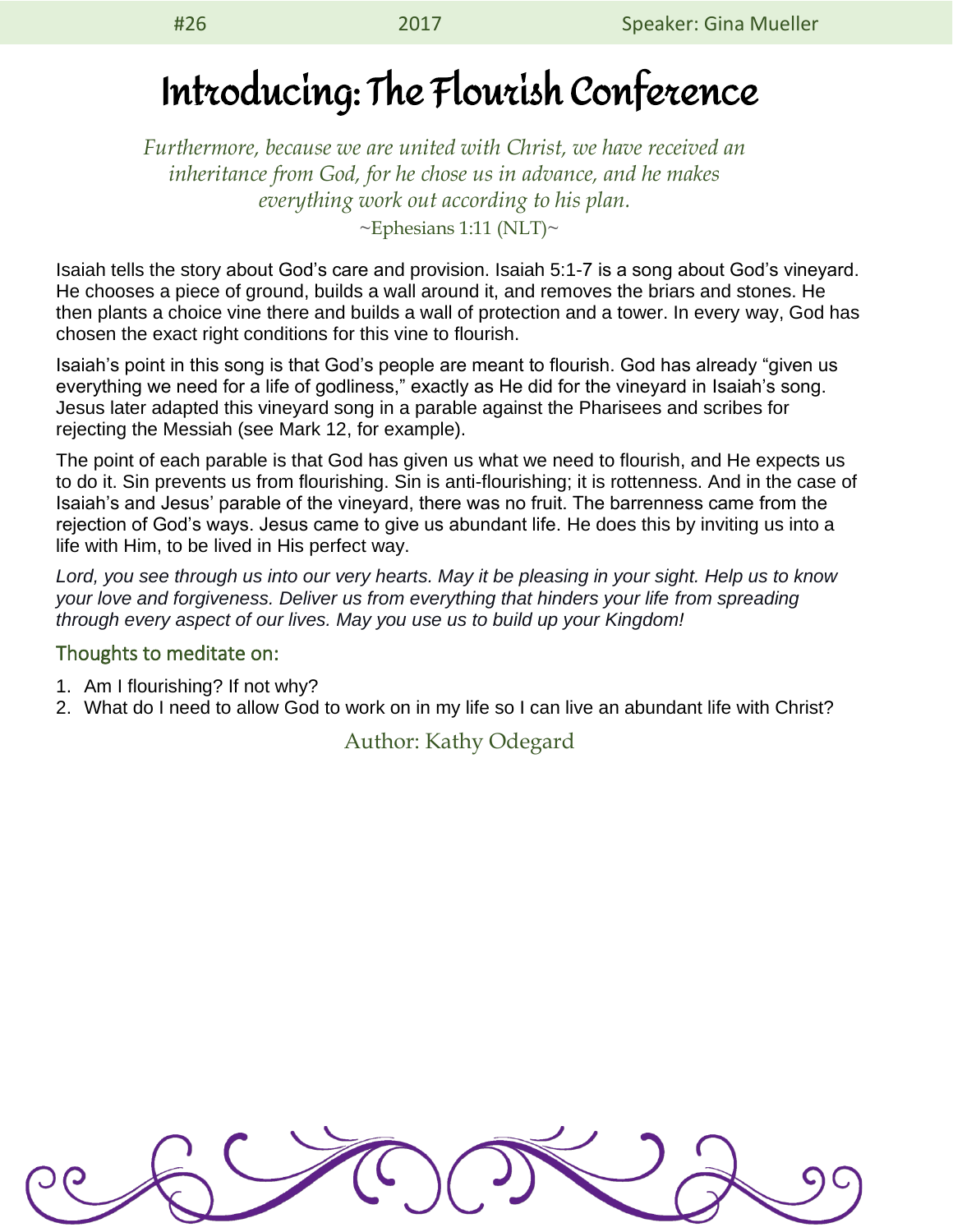### Drink from the Well

*Jesus answered, "Everyone who drinks this water will be thirsty again, 14 but whoever drinks the water I give them will never thirst. Indeed, the water I give them will become in them a spring of water welling up to eternal life."*  $\sim$ John 4:13-14 (NIV) $\sim$ 

*May the Lord cause you to flourish, both you and your children. May you be blessed by the Lord, the Maker of heaven and earth. The highest heavens belong to the Lord, but the earth he has given to man. It is not the dead who praise the LORD, those who go down to the place of silence; it is we who extol the Lord, both now and forevermore. Praise the Lord.* 

 $\sim$ Psalm 115:14-18 (NIV) $\sim$ 

"May the Lord cause you to flourish. May you be blessed by the Lord." This is my prayer for you today. Just a few words of blessing speak volumes. Take a few moments today to pass on the blessing. Take time to pray for anyone and everyone who comes to your mind, asking God to bless them and to make them flourish.

I've been wondering what it means for God to make you flourish. Clearly, it means to get more of something, but what? We could ask God to bless one another financially to meet the needs of our families. We could ask God to increase our faith. I wonder how that might change our lives if each of us had a greater measure of faith. We could ask God to increase our love for our brethren. That could have a tremendous impact on the family of God. We could ask God to increase our effectiveness in reaching out with the Gospel, and the Kingdom would grow. We could ask God to increase our numbers, having more people with whom to serve him and to praise him.

We say so often, "God bless you." Do we say that without really thinking about the implications? Today, what would your life look like if God blessed you? Of course, he has blessed each one of us in so many ways, but if he blessed you today, what shape might that blessing take? Would a blessing today bring a word of encouragement or a healing touch? Would it bring salvation for a loved one or hope in a dark circumstance? Would it bring light into a dark situation or flood your heart with joy? Whatever the blessing you need, whatever way you are needing God's increase, may he grant it to you immeasurably beyond anything you could ask or think, and may you be blessed as you pass a blessing on to someone else today.

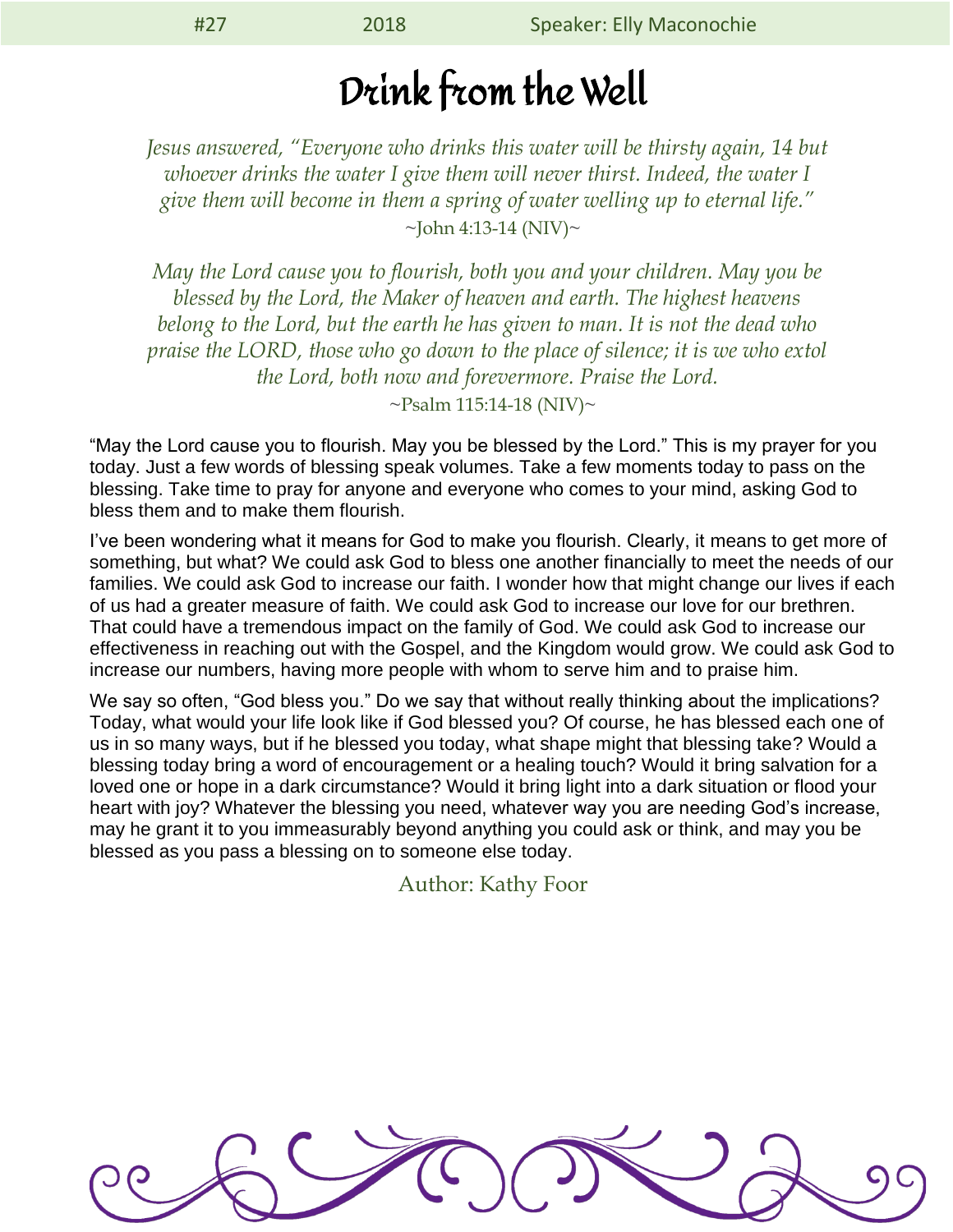### Just Open the Door

### *We are therefore Christ's ambassadors, as though God were making his appeal through us. We implore you on Christ's behalf: Be reconciled to God.*  $\sim$ 2 Corinthians 5:20 (NIV) $\sim$

Jesus demonstrated to his disciples a life of devotion to the Father. He also demonstrated a life of devotion to his disciples, and especially the twelve apostles. He was not necessarily favoring them above others but invested in their lives so that they would continue to make new disciples long after He was gone. Jesus also showed compassion and lived a life of welcome to others who were not in his inner circle. He stopped by the tree that Zacchaeus was sitting in and invited himself to dinner. He invited the woman at the well into a conversation, just one conversation that changed her life for all eternity. He invited some to follow Him, and others were simply momentary encounters. However, He related to each person he met with compassion and understanding.

As Jesus did then, He wants to do now through us. As He welcomed others into His life so very long ago, He would like us to welcome others into our lives today. It might be just one conversation, or it might be a dinner invitation or a long-term commitment to reach out to a neighbor, friend, or even family member. We are the vessels Jesus wants to use to reconcile the world to Himself. Will you let Him?

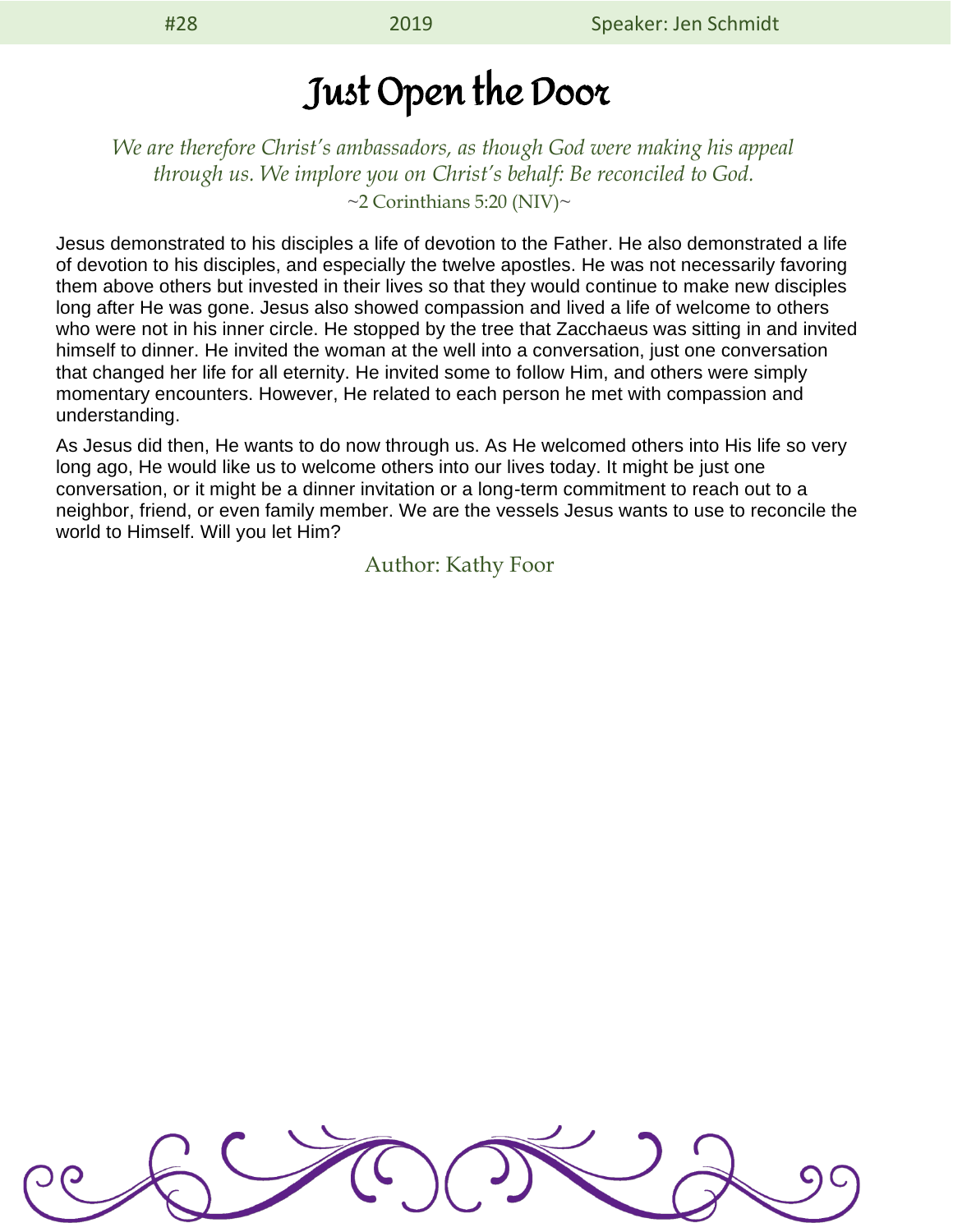### Upcycled: Our Mess to His Message

*Therefore, if anyone is in Christ, the new creation has come: The old has gone, the new is here!*  $\sim$ 2 Corinthians 5:17 (NIV) $\sim$ 

*'Call to Me and I will answer you, and I will tell you great and mighty things, which you do not know.'* 

 $\sim$ Jeremiah 33:3 (NIV) $\sim$ 

Wow! What a promise Jeremiah receives from the Lord! Ladies, God's heart is that we would know Him, and how can we truly know Him unless we learn to listen to His voice? Think about every relationship in your life. What kind of relationship would it be if we could only talk and never listen to the other person's words? It wouldn't be much of a relationship, would it?

It's the same with God. We can't have a close relationship with the Lord unless we learn to listen to Him. It is different than a human relationship because we cannot see God, but that doesn't mean it isn't possible.

Jesus said, "Behold, I stand at the door and knock; if anyone hears My voice and opens the door, I will come in to him and will dine with him, and he with Me." (Revelation 3:20) Hearing the voice of God is not hard, but we must listen in order to hear. That is why Jesus so often said, "He who has ears to hear, let them hear." (Matthew 11:15; Mark 4:9; Luke 8:8; 14:35) Of course, Jesus meant not everyone who hears with their ears understands with the heart what He is saying.

This is the key: we hear God's voice with our hearts, not with our ears. Most of us will not hear God's audible voice on this earth, but all of us can hear Him speaking to us if we learn to listen. Ask the Lord to open your heart to hear what He has to say, and ask Him to help you discern His voice from all the other voices around you. He longs to be in a relationship with you! He longs to transform your life to make it completely reflect Jesus Christ. Are you willing?